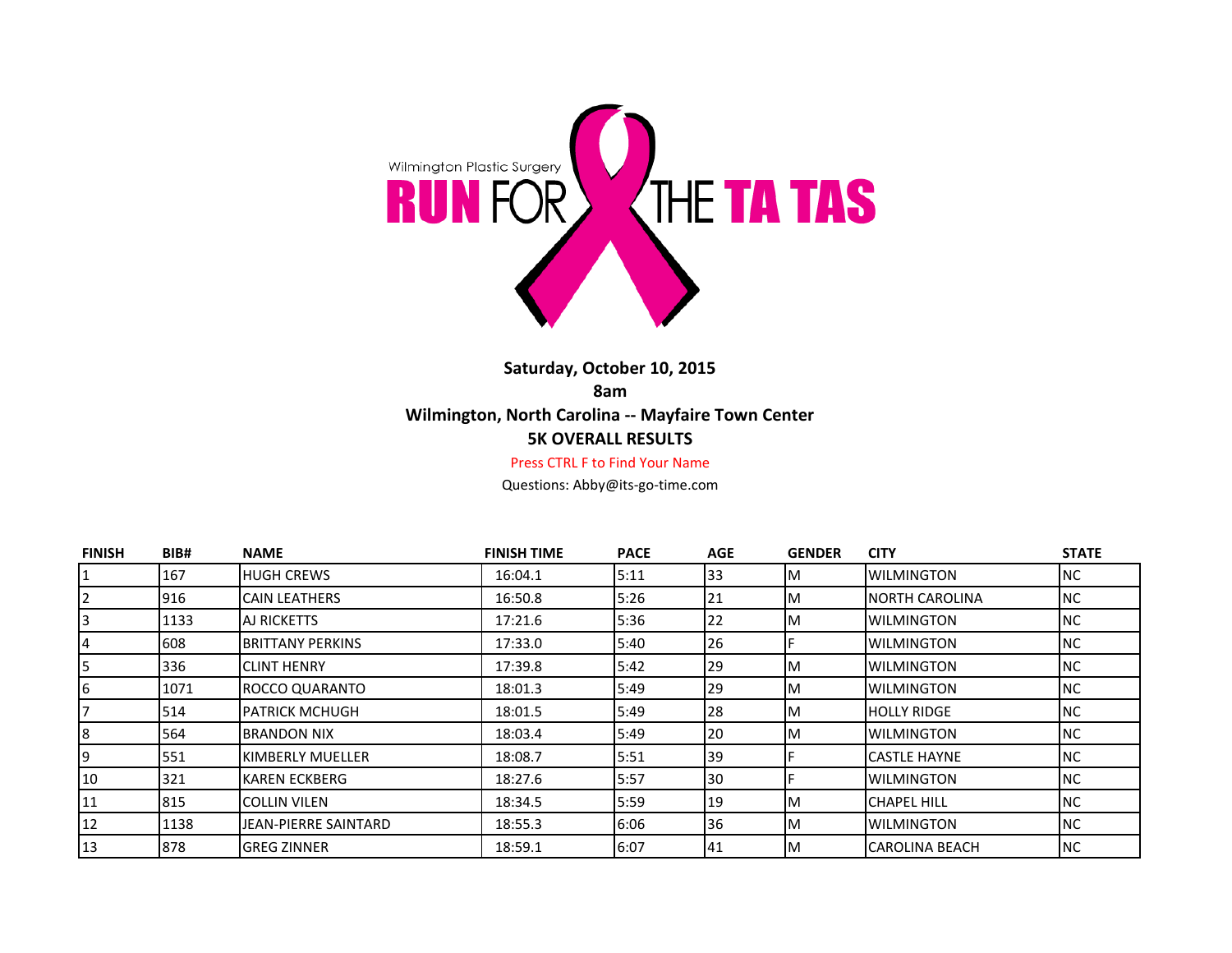| 14 | 968  | JEREMY SNODGRASS           | 19:05.5 | 6:09 | 32 | M  | <b>WILMINGTON</b>         | <b>NC</b> |
|----|------|----------------------------|---------|------|----|----|---------------------------|-----------|
| 15 | 1136 | <b>OWEN THORNDIKE</b>      | 19:12.9 | 6:12 | 13 | M  | <b>WILMINGTON</b>         | <b>NC</b> |
| 16 | 880  | DREW COOMBS                | 19:14.6 | 6:12 | 31 | M  | <b>WILMINGTON</b>         | <b>NC</b> |
| 17 | 115  | JAY CARMINE                | 19:17.4 | 6:13 | 37 | M  | LELAND                    | <b>NC</b> |
| 18 | 349  | <b>DAVID HOLDEN</b>        | 19:33.2 | 6:18 | 52 | M  | <b>WILMINGTON</b>         | <b>NC</b> |
| 19 | 358  | SCOTT WILLIAMS             | 19:41.3 | 6:21 | 38 | M  | <b>CHARLOTTE</b>          | <b>NC</b> |
| 20 | 1027 | RAYMOND GEPHART            | 19:47.0 | 6:23 | 35 | M  | <b>WILMINGTON</b>         | NC.       |
| 21 | 740  | <b>DAVID SOUTHERLAND</b>   | 20:00.2 | 6:27 | 44 | M  | <b>WILMINGTON</b>         | <b>NC</b> |
| 22 | 1094 | MICHAEL THOMPSON           | 20:01.5 | 6:27 | 48 | M  | <b>JACKSONVILLE</b>       | <b>NC</b> |
| 23 | 1047 | ZACHARY KNOTT              | 20:11.4 | 6:31 | 12 | M  | <b>WILMINGTON</b>         | <b>NC</b> |
| 24 | 676  | STUART ROSS                | 20:25.5 | 6:35 | 56 | M  | <b>WILMINGTON</b>         | NC        |
| 25 | 677  | RICK POPLASKI              | 20:26.6 | 6:35 | 49 | M  | <b>WILMINGTON</b>         | <b>NC</b> |
| 26 | 642  | JOSEPH RANGEL              | 20:41.3 | 6:40 | 22 | M  | <b>WILMINGTON</b>         | <b>NC</b> |
| 27 | 499  | KATE MARTIN                | 20:45.4 | 6:42 | 31 | F  | <b>WILMINGTON</b>         | <b>NC</b> |
| 28 | 273  | LUIS GARCIA                | 20:48.0 | 6:43 | 36 | M  | <b>WILMINGTON</b>         | <b>NC</b> |
| 29 | 1101 | <b>CHRIS WELLMAN</b>       | 20:55.8 | 6:45 | 39 | M  | LELAND                    | <b>NC</b> |
| 30 | 833  | SHAWN WELLERSDICK          | 21:12.2 | 6:50 | 43 | M  | WILMINGTON                | NC        |
| 31 | 229  | <b>BRENDA ESTLACK</b>      | 21:14.3 | 6:51 | 55 | F. | <b>WILMINGTON</b>         | NC.       |
| 32 | 1001 | LUKE ADAMS                 | 21:18.3 | 6:52 | 10 | M  | <b>WILMINGTON</b>         | <b>NC</b> |
| 33 | 413  | JOSE JUAREZ                | 21:21.1 | 6:53 | 17 | M  | <b>WILMINGTON</b>         | <b>NC</b> |
| 34 | 137  | PAXTON CHITTY              | 21:22.3 | 6:54 | 12 | F. | <b>WILMINGTON</b>         | <b>NC</b> |
| 35 | 210  | MI DUNCAN                  | 21:26.7 | 6:55 | 45 | M  | WILMINGTON                | <b>NC</b> |
| 36 | 979  | <b>RICARDO OLIVAREZ</b>    | 21:27.2 | 6:55 | 26 | M  | <b>WILMINGTON</b>         | <b>NC</b> |
| 37 | 792  | JESSE TREJO                | 21:27.6 | 6:55 | 20 | M  | <b>WILMINGTON</b>         | <b>NC</b> |
| 38 | 1132 | <b>BRENT NIX</b>           | 21:32.2 | 6:57 | 47 | M  | <b>WILMINGTON</b>         | <b>NC</b> |
| 39 | 1042 | AMANDA JACOBS              | 21:34.9 | 6:57 | 38 | F  | <b>WRIGHTSVILLE BEACH</b> | NC.       |
| 40 | 777  | JOSHUA THOMAS              | 21:36.1 | 6:58 | 27 | M  | <b>WILMINGTON</b>         | <b>NC</b> |
| 41 | 255  | JASON FOWLER               | 21:38.0 | 6:59 | 29 | M  | <b>WHITEVILLE</b>         | NC        |
| 42 | 978  | <b>MARIO HERNANDEZ</b>     | 21:38.0 | 6:59 | 40 | M  | <b>WILMINGTON</b>         | <b>NC</b> |
| 43 | 1591 | <b>THOMAS PORTER</b>       | 21:38.2 | 6:59 | 53 | M  | <b>WILMINGTON</b>         | <b>NC</b> |
| 44 | 1115 | LAURA SMITH                | 21:40.7 | 6:59 | 25 | F. | <b>WILMINGTON</b>         | <b>NC</b> |
| 45 | 44   | ALEXANDER BARDEN           | 21:42.7 | 7:00 | 13 | M  | <b>WILMINGTON</b>         | NC        |
| 46 | 415  | <b>BECKETT KANTROWITZ</b>  | 21:43.5 | 7:00 | 10 | M  | <b>WILMINGTON</b>         | NC.       |
| 47 | 543  | <b>MARY PEYTON MOFFITT</b> | 21:44.0 | 7:01 | 12 | F. | <b>OAK ISLAND</b>         | <b>NC</b> |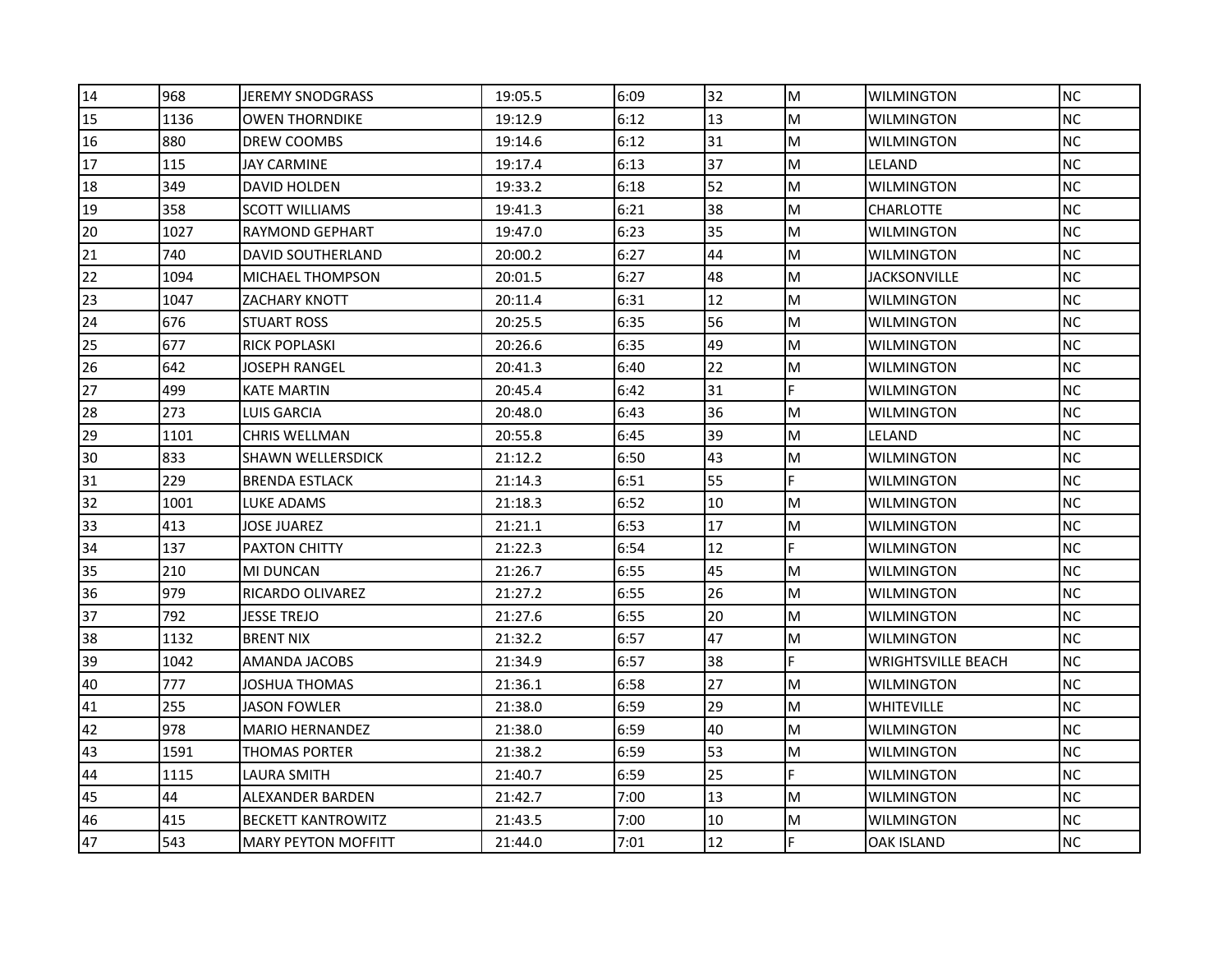| 48 | 168  | LEAH CRIDER               | 21:44.2 | 7:01 | 34 | F  | <b>WILMINGTON</b>         | <b>NC</b> |
|----|------|---------------------------|---------|------|----|----|---------------------------|-----------|
| 49 | 1068 | <b>RICHARD OGLE</b>       | 21:44.3 | 7:01 | 45 | M  | <b>WILMINGTON</b>         | <b>NC</b> |
| 50 | 1014 | <b>EDDIE BUCHANAN</b>     | 21:47.1 | 7:02 | 65 | M  | <b>WILMINGTON</b>         | <b>NC</b> |
| 51 | 879  | MICHELLE ZUMBRO           | 21:47.9 | 7:02 | 45 | F  | <b>WILMINGTON</b>         | <b>NC</b> |
| 52 | 505  | RAFAEL MATEOS             | 21:49.9 | 7:02 | 24 | M  | <b>WILMINGTON</b>         | <b>NC</b> |
| 53 | 964  | KATIE CERRONE             | 21:54.1 | 7:04 | 36 | F  | <b>WILMINGTON</b>         | <b>NC</b> |
| 54 | 1617 | <b>BLAIR SALLING</b>      | 22:00.4 | 7:06 | 37 | F  | <b>WILMINGTON</b>         | NC        |
| 55 | 953  | <b>THAD TOWNSEND</b>      | 22:00.6 | 7:06 | 29 | M  | <b>WILMINGTON</b>         | <b>NC</b> |
| 56 | 1148 | <b>BEN HUTSELL</b>        | 22:11.1 | 7:09 | 14 | M  | <b>WILMINGTON</b>         | <b>NC</b> |
| 57 | 268  | DAN GALBRAITH             | 22:13.5 | 7:10 | 53 | M  | <b>WILMINGTON</b>         | <b>NC</b> |
| 58 | 625  | LISA PORTER               | 22:14.2 | 7:10 | 37 | F. | KURE BEACH                | NC.       |
| 59 | 215  | RICHARD DUVALL            | 22:23.1 | 7:13 | 34 | M  | <b>WILMINGTON</b>         | <b>NC</b> |
| 60 | 699  | LUKE SCHCHERI             | 22:25.3 | 7:14 | 13 | M  | LELAND                    | <b>NC</b> |
| 61 | 983  | <b>HEATHER CANDELL</b>    | 22:29.6 | 7:15 | 35 | F. | <b>WILMINGTON</b>         | <b>NC</b> |
| 62 | 1119 | <b>MATT ALLERSTON</b>     | 22:33.0 | 7:16 | 30 | M  | <b>WILMINGTON</b>         | <b>NC</b> |
| 63 | 427  | KELLI KERKHOFF            | 22:34.4 | 7:17 | 42 | F  | <b>WILMINGTON</b>         | NC        |
| 64 | 631  | JOSH PRICE                | 22:40.4 | 7:19 | 42 | M  | WILMINGTON                | <b>NC</b> |
| 65 | 758  | <b>STEPHEN STRNISHA</b>   | 22:41.2 | 7:19 | 55 | M  | <b>SURF CITY</b>          | NC        |
| 66 | 572  | KATLYN OBREMSKI           | 22:50.7 | 7:22 | 10 | E  | <b>HAMPSTEAD</b>          | <b>NC</b> |
| 67 | 603  | <b>MARK PATZ</b>          | 22:55.0 | 7:24 | 13 | M  | <b>WILMINGTON</b>         | <b>NC</b> |
| 68 | 716  | <b>ALLISON SHOFE</b>      | 22:56.2 | 7:24 | 36 | F  | <b>WILMINGTON</b>         | <b>NC</b> |
| 69 | 1079 | RYAN RIMMELE              | 23:03.6 | 7:26 | 30 | M  | RALEIGH                   | <b>NC</b> |
| 70 | 1140 | <b>CHRISTOPHER MARTIN</b> | 23:06.5 | 7:27 | 37 | M  | <b>WILMINGTON</b>         | <b>NC</b> |
| 71 | 1028 | LAUREN GYORFI             | 23:12.1 | 7:29 | 33 | F  | <b>NORFOLK</b>            | VA        |
| 72 | 1091 | LINDSEY SMITH             | 23:14.8 | 7:30 | 30 | F  | <b>CONCORD</b>            | <b>NC</b> |
| 73 | 392  | EDDIE JANOSKO             | 23:18.3 | 7:31 | 16 | M  | <b>WILMINGTON</b>         | <b>NC</b> |
| 74 | 91   | <b>BRUCE BULLARD</b>      | 23:19.5 | 7:31 | 59 | M  | <b>ROCKY POINT</b>        | NC        |
| 75 | 749  | SARAH STARLING            | 23:22.5 | 7:32 | 32 | F  | <b>WILMINGTON</b>         | <b>NC</b> |
| 76 | 1933 | <b>ELLA MOFFITT</b>       | 23:23.1 | 7:33 | 9  | F  | <b>OAK ISLAND</b>         | <b>NC</b> |
| 77 | 485  | <b>EMILY MACKOVJAK</b>    | 23:24.9 | 7:33 | 30 | E  | <b>WRIGHTSVILLE BEACH</b> | <b>NC</b> |
| 78 | 285  | <b>GEORGE GOLDEN</b>      | 23:27.2 | 7:34 | 48 | M  | <b>CHARLOTTE</b>          | <b>NC</b> |
| 79 | 698  | <b>ELLE SAWYER</b>        | 23:29.2 | 7:35 | 10 | F. | <b>CAROLINA BEACH</b>     | <b>NC</b> |
| 80 | 290  | JESUS GONZALEZ            | 23:30.2 | 7:35 | 20 | M  | <b>WILMINGTON</b>         | NC        |
| 81 | 410  | <b>WYATT JONES</b>        | 23:31.0 | 7:35 | 11 | M  | <b>WILMINGTON</b>         | <b>NC</b> |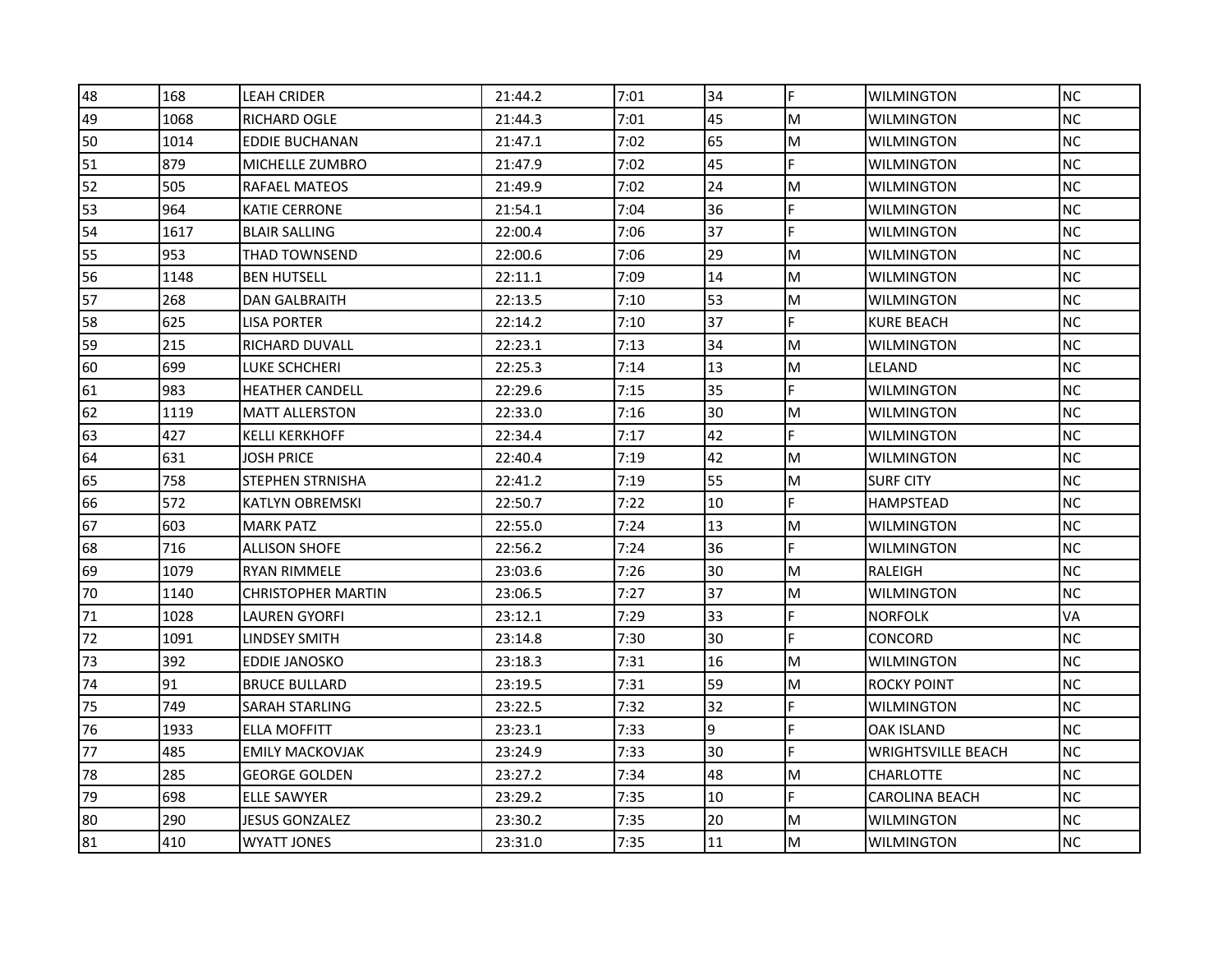| 82  | 1082 | <b>HAYDEN ROGERSON</b>   | 23:35.9 | 7:36 | 12 | M | <b>WILMINGTON</b>     | <b>NC</b> |
|-----|------|--------------------------|---------|------|----|---|-----------------------|-----------|
| 83  | 1155 | TY JACOBS                | 23:36.0 | 7:37 | 37 | M | <b>WILMINGTON</b>     | <b>NC</b> |
| 84  | 984  | <b>ERIN GREEN</b>        | 23:39.8 | 7:38 | 35 | F | <b>WILMINGTON</b>     | <b>NC</b> |
| 85  | 446  | JIMMY KRETZ              | 23:49.6 | 7:41 | 43 | M | <b>WILMINGTON</b>     | <b>NC</b> |
| 86  | 817  | JOHN VILLECO             | 23:52.0 | 7:42 | 37 | M | <b>WILMINGTON</b>     | <b>NC</b> |
| 87  | 1046 | PAUL KNOTT               | 23:52.8 | 7:42 | 47 | M | <b>WILMINGTON</b>     | <b>NC</b> |
| 88  | 908  | ERIN JACKSON             | 23:52.9 | 7:42 | 35 | F | <b>WILMINGTON</b>     | NC        |
| 89  | 1135 | <b>CHRISTINE CARMINE</b> | 23:53.4 | 7:42 | 38 | F | LELAND                | <b>NC</b> |
| 90  | 375  | <b>MANUEL IBARRA</b>     | 23:54.0 | 7:43 | 44 | M | <b>WILMINGTON</b>     | <b>NC</b> |
| 91  | 977  | <b>DIANE BOYD</b>        | 23:55.2 | 7:43 | 55 | F | <b>WILMINGTON</b>     | <b>NC</b> |
| 92  | 35   | <b>CHRISTOPHER BAK</b>   | 23:56.2 | 7:43 | 24 | M | <b>CAROLINA BEACH</b> | <b>NC</b> |
| 93  | 956  | SAWYER HARRISON          | 23:56.6 | 7:43 | 7  | M | <b>WILMINGTON</b>     | <b>NC</b> |
| 94  | 171  | <b>GLENDA CRUZ</b>       | 23:59.6 | 7:44 | 33 | M | <b>WILMINGTON</b>     | <b>NC</b> |
| 95  | 46   | <b>ANTONIO BARRETT</b>   | 24:00.2 | 7:45 | 34 | M | <b>WILMINGTON</b>     | <b>NC</b> |
| 96  | 650  | STEPHEN REGISTER         | 24:00.5 | 7:45 | 42 | M | <b>GREENVILLE</b>     | <b>NC</b> |
| 97  | 799  | TUCKER TUCKER            | 24:02.7 | 7:45 | 10 | M | <b>WILMINGTON</b>     | <b>NC</b> |
| 98  | 112  | <b>MAILYN CARIGNAN</b>   | 24:02.9 | 7:45 | 39 | F | <b>WILMINGTON</b>     | NC        |
| 99  | 49   | DEBORAH BARTHOLOW        | 24:06.8 | 7:46 | 49 | F | <b>WILMINGTON</b>     | <b>NC</b> |
| 100 | 317  | <b>KEEGAN HARALDSON</b>  | 24:07.8 | 7:47 | 11 | M | LELAND                | <b>NC</b> |
| 101 | 245  | DAVID FLORY              | 24:10.7 | 7:48 | 56 | M | <b>WILMINGTON</b>     | <b>NC</b> |
| 102 | 138  | TRACY CHRISTIAN          | 24:12.6 | 7:48 | 51 | F | <b>WILMINGTON</b>     | NC        |
| 103 | 41   | NOE BANALES              | 24:14.6 | 7:49 | 20 | M | <b>WILMINGTON</b>     | NC.       |
| 104 | 995  | <b>MARIS TOPPIN</b>      | 24:20.8 | 7:51 | 9  | F | <b>CAROLINA BEACH</b> | NC        |
| 105 | 1078 | <b>BRITT RIMMELE</b>     | 24:25.9 | 7:53 | 31 | F | RALEIGH               | <b>NC</b> |
| 106 | 946  | ANGELA MIDGETT           | 24:36.8 | 7:56 | 27 | F | <b>WILMINGTON</b>     | <b>NC</b> |
| 107 | 420  | CAROL KAYS               | 24:40.4 | 7:57 | 53 | F | <b>WILMINGTON</b>     | <b>NC</b> |
| 108 | 535  | TONY MICHELAKIS          | 24:48.1 | 8:00 | 50 | M | OAK ISLAND            | <b>NC</b> |
| 109 | 1098 | ED WAGENSELLER           | 24:48.2 | 8:00 | 45 | M | <b>WILMINGTON</b>     | <b>NC</b> |
| 110 | 1048 | <b>NATALIE KRUL</b>      | 24:52.2 | 8:01 | 30 | F | <b>CAROLINA BEACH</b> | <b>NC</b> |
| 111 | 1931 | <b>SKYLAR LIBRETTO</b>   | 24:57.0 | 8:03 | 12 | F | <b>HAMPSTEAD</b>      | <b>NC</b> |
| 112 | 892  | <b>RON CLAIR</b>         | 24:57.7 | 8:03 | 57 | M | <b>MATTHEWS</b>       | <b>NC</b> |
| 113 | 796  | <b>CHRISTIE TUCKER</b>   | 25:02.5 | 8:05 | 41 | F | <b>WILMINGTON</b>     | <b>NC</b> |
| 114 | 98   | LAUREN BUTZ              | 25:03.0 | 8:05 | 15 | F | <b>WINNABOW</b>       | <b>NC</b> |
| 115 | 116  | <b>BRITTANY CARMONA</b>  | 25:03.2 | 8:05 | 25 |   | <b>WILMINGTON</b>     | <b>NC</b> |
|     |      |                          |         |      |    |   |                       |           |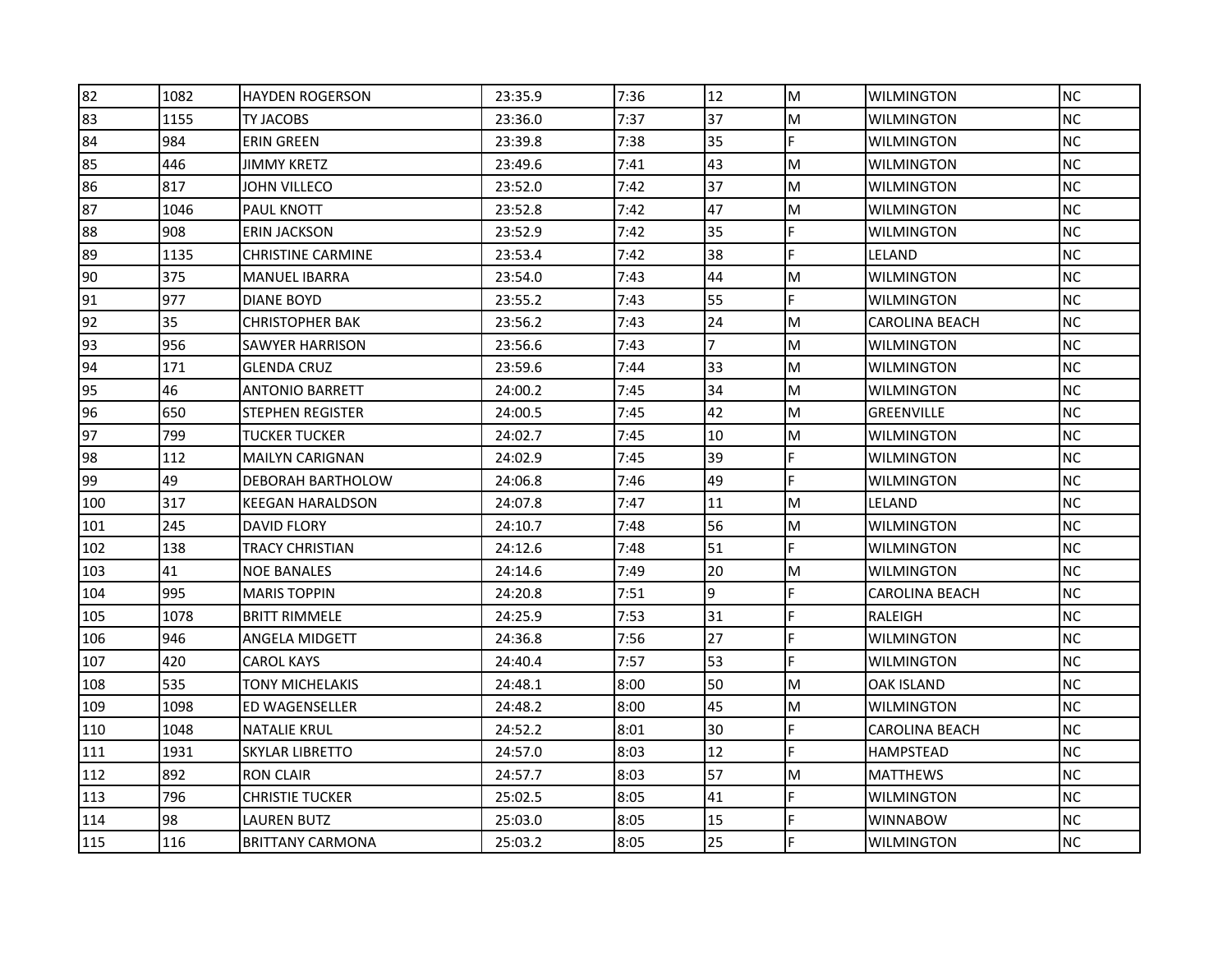| 116 | 24   | <b>BEN AVALEZ</b>         | 25:03.3 | 8:05 | 27 | M  | <b>WILMINGTON</b>         | <b>NC</b> |
|-----|------|---------------------------|---------|------|----|----|---------------------------|-----------|
| 117 | 186  | JAMES DAVIAU              | 25:05.9 | 8:05 | 46 | M  | LELAND                    | <b>NC</b> |
| 118 | 1054 | <b>KRISTOPHER MEADE</b>   | 25:06.5 | 8:06 | 23 | M  | <b>NORTH CAROLINA</b>     | <b>NC</b> |
| 119 | 746  | <b>BRANDON SPROLES</b>    | 25:07.7 | 8:06 | 41 | M  | <b>WILMINGTON</b>         | <b>NC</b> |
| 120 | 1127 | <b>JEFF ROOKS</b>         | 25:10.2 | 8:07 | 37 | M  | <b>HAMPSTEAD</b>          | <b>NC</b> |
| 121 | 966  | CAROLOS RAMOS             | 25:11.2 | 8:07 | 41 | M  | <b>EASTOVER</b>           | <b>NC</b> |
| 122 | 238  | <b>ERIK FEUS</b>          | 25:11.9 | 8:07 | 48 | M  | <b>HAMPSTEAD</b>          | NC        |
| 123 | 673  | <b>CHARLES ROOKS</b>      | 25:12.3 | 8:08 | 8  | M  | <b>HAMPSTEAD</b>          | <b>NC</b> |
| 124 | 1085 | <b>GRETCHEN SCOUTELAS</b> | 25:15.2 | 8:09 | 38 | F  | <b>WILMINGTON</b>         | <b>NC</b> |
| 125 | 789  | <b>CHERYL TRAPP</b>       | 25:16.0 | 8:09 | 55 | F  | <b>WILMINGTON</b>         | <b>NC</b> |
| 126 | 1043 | DAVE JACOBS               | 25:17.1 | 8:09 | 53 | M  | <b>WRIGHTSVILLE BEACH</b> | NC        |
| 127 | 899  | <b>CHRISTOPHER DIEHL</b>  | 25:17.6 | 8:09 | 53 | M  | <b>WILMINGTON</b>         | <b>NC</b> |
| 128 | 954  | JIM WHITE                 | 25:17.8 | 8:09 | 45 | M  | <b>WILMINGTON</b>         | <b>NC</b> |
| 129 | 743  | <b>WENDY SOUTHERLAND</b>  | 25:19.0 | 8:10 | 39 | F. | <b>WILMINGTON</b>         | <b>NC</b> |
| 130 | 967  | RON WORMWOOD              | 25:23.3 | 8:11 | 54 | M  | <b>WILMINGTON</b>         | <b>NC</b> |
| 131 | 952  | COURTNEY ALLEBORN         | 25:25.1 | 8:12 | 30 | F  | <b>WILMINGTON</b>         | NC.       |
| 132 | 877  | JUVENAL ZERATE            | 25:32.4 | 8:14 | 36 | M  | WILMINGTON                | <b>NC</b> |
| 133 | 409  | PATRICIA JONES            | 25:32.9 | 8:14 | 52 | F. | <b>WILMINGTON</b>         | <b>NC</b> |
| 134 | 1053 | <b>GREG LANIER</b>        | 25:34.0 | 8:15 | 27 | M  | <b>BURGAW</b>             | <b>NC</b> |
| 135 | 992  | <b>ELLA FORKIN</b>        | 25:34.8 | 8:15 | 10 | F  | <b>WILMINGTON</b>         | <b>NC</b> |
| 136 | 1157 | KIM WINSTEAD              | 25:36.1 | 8:15 | 30 | F  | <b>WILMINGTON</b>         | <b>NC</b> |
| 137 | 744  | JOHN SPENCER              | 25:36.7 | 8:15 | 37 | M  | <b>WATHA</b>              | <b>NC</b> |
| 138 | 351  | WESTON HOLLEY             | 25:41.5 | 8:17 | 28 | F  | SOUTHPORT                 | <b>NC</b> |
| 139 | 1171 | THELONA KURASIEWICZ       | 25:42.3 | 8:17 | 33 | F  | LELAND                    | <b>NC</b> |
| 140 | 593  | LAUREN PAGANS             | 25:44.0 | 8:18 | 10 | F  | <b>HAMPSTEAD</b>          | <b>NC</b> |
| 141 | 1952 | <b>ZELITO MEDINA</b>      | 25:46.5 | 8:19 | 35 | M  | <b>WILMINGTON</b>         | <b>NC</b> |
| 142 | 1125 | HELEN ROOKS               | 25:46.8 | 8:19 | 10 | F  | <b>HAMPSTEAD</b>          | <b>NC</b> |
| 143 | 929  | <b>TRUDY ROBARE</b>       | 25:48.4 | 8:19 | 59 | F  | <b>WILMINGTON</b>         | NC        |
| 144 | 1117 | <b>WILLIAM WAGNER</b>     | 25:49.2 | 8:20 | 69 | M  | <b>CARY</b>               | NC        |
| 145 | 456  | <b>RYAN LAMBERT</b>       | 25:50.5 | 8:20 | 8  | F. | <b>HAMPSTEAD</b>          | <b>NC</b> |
| 146 | 277  | <b>ASHLEY GERDES</b>      | 25:51.0 | 8:20 | 26 | F  | <b>HAMPSTEAD</b>          | <b>NC</b> |
| 147 | 103  | DONALDA CAIRNEY           | 25:51.4 | 8:20 | 47 | F  | <b>WILMINGTON</b>         | NC        |
| 148 | 1126 | ALLISON ROOKS             | 25:52.1 | 8:21 | 10 | F  | <b>HAMPSTEAD</b>          | <b>NC</b> |
| 149 | 1038 | KENNY HIINES              | 25:55.8 | 8:22 | 48 | M  | <b>WILMINGTON</b>         | <b>NC</b> |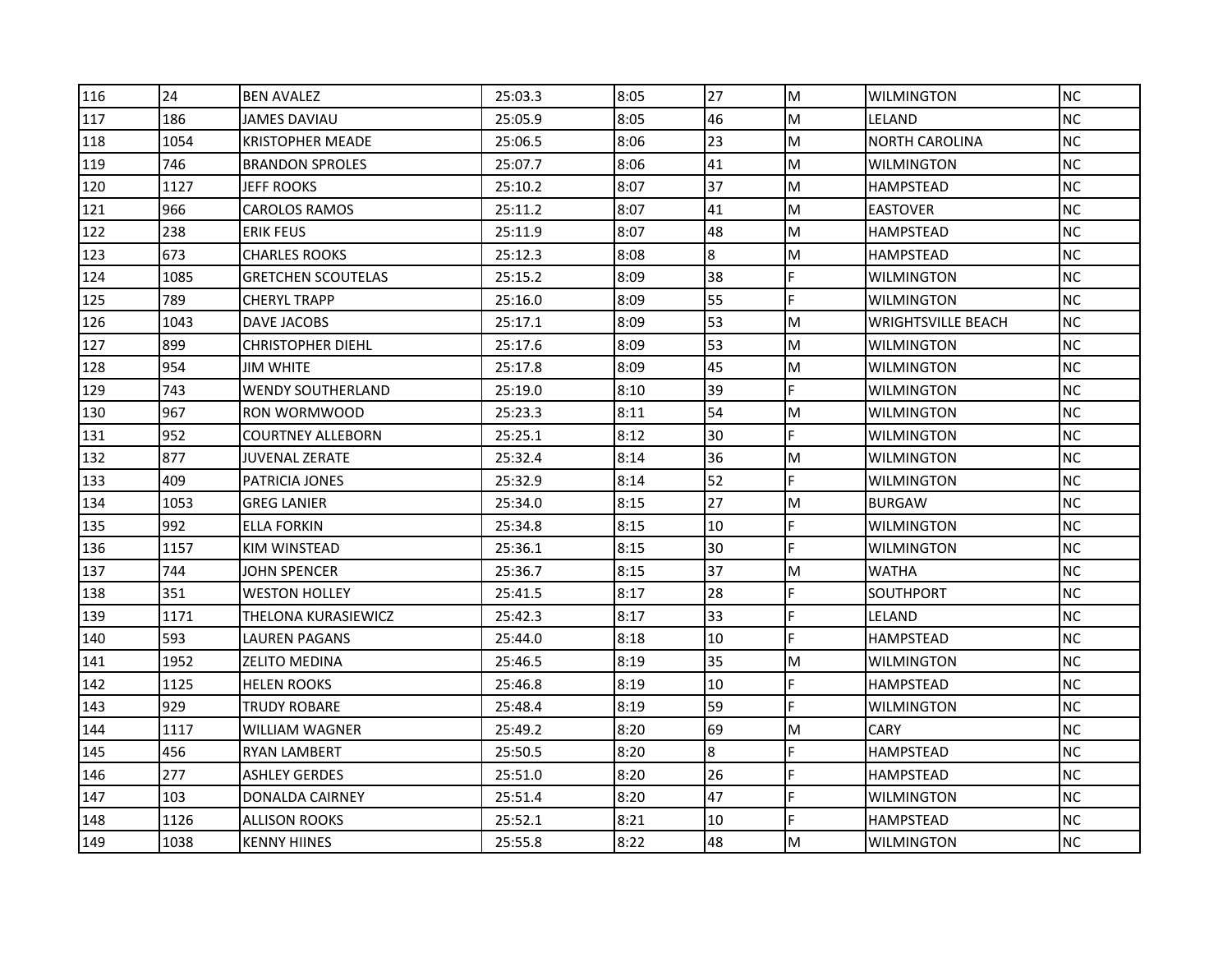| 150 | 1156 | <b>SOGEY TEJEDA</b>       | 26:01.2 | 8:24 | 33             | F  | <b>SOUTHPORT</b>          | <b>NC</b> |
|-----|------|---------------------------|---------|------|----------------|----|---------------------------|-----------|
| 151 | 25   | <b>ANGIE AVERY</b>        | 26:01.2 | 8:24 | 44             | F  | <b>WILMINGTON</b>         | NC        |
| 152 | 286  | <b>MATTHEW GOLDEN</b>     | 26:02.4 | 8:24 | 9              | M  | <b>CHARLOTTE</b>          | <b>NC</b> |
| 153 | 693  | <b>FRANCISCO SANTIAGO</b> | 26:02.8 | 8:24 | 25             | M  | <b>WILMINGTON</b>         | <b>NC</b> |
| 154 | 1061 | JON MOON                  | 26:04.4 | 8:25 | 69             | M  | <b>KURE BEACH</b>         | <b>NC</b> |
| 155 | 935  | KENNY WALLER              | 26:09.4 | 8:26 | 32             | M  | <b>WILMINGTON</b>         | <b>NC</b> |
| 156 | 234  | <b>MELISSA FALLIS</b>     | 26:12.8 | 8:27 | 31             | F  | <b>WILMINGTON</b>         | NC        |
| 157 | 891  | <b>CHRISTINA CLAIR</b>    | 26:15.0 | 8:28 | 30             | F  | <b>WILMINGTON</b>         | <b>NC</b> |
| 158 | 818  | MIRIAM VRE <sup>O</sup> A | 26:22.8 | 8:30 | 31             | F  | <b>WILMINGTON</b>         | <b>NC</b> |
| 159 | 940  | <b>ROD MORENO</b>         | 26:23.4 | 8:31 | 39             | M  | <b>WILMINGTON</b>         | <b>NC</b> |
| 160 | 881  | EVAN ACOME                | 26:32.8 | 8:34 | 11             | M  | <b>WILMINGTON</b>         | NC        |
| 161 | 795  | <b>CHARLIE TUCKER</b>     | 26:36.8 | 8:35 | 10             | M  | <b>WILMINGTON</b>         | <b>NC</b> |
| 162 | 1092 | <b>CHRISTINE TANHUECO</b> | 26:37.1 | 8:35 | 43             | F  | <b>WILMINGTON</b>         | <b>NC</b> |
| 163 | 288  | JENNIFER GOLONKA          | 26:40.3 | 8:36 | 49             | F. | WILMINGTON                | <b>NC</b> |
| 164 | 622  | <b>BRIAN PISANI</b>       | 26:40.5 | 8:36 | 35             | M  | <b>WILMINGTON</b>         | <b>NC</b> |
| 165 | 343  | CLEYMER HERNANDEZ         | 26:44.1 | 8:37 | 29             | F. | <b>WILMINGTON</b>         | NC        |
| 166 | 399  | JOE JOHNSON               | 26:44.5 | 8:37 | 44             | M  | WILMINGTON                | <b>NC</b> |
| 167 | 1112 | <b>CLINT ROBERSON</b>     | 26:45.7 | 8:38 | 36             | M  | <b>WILMINGTON</b>         | <b>NC</b> |
| 168 | 30   | <b>GREG BADWAY</b>        | 26:48.1 | 8:39 | 48             | M  | <b>WRIGHTSVILLE BEACH</b> | <b>NC</b> |
| 169 | 1116 | <b>SPENCER HUNTER</b>     | 26:50.0 | 8:39 | 27             | M  | <b>WILMINGTON</b>         | <b>NC</b> |
| 170 | 794  | ADAM TUCKER               | 26:50.7 | 8:39 | 43             | M  | <b>WILMINGTON</b>         | NC        |
| 171 | 829  | LISE WATKINS              | 26:51.1 | 8:40 | 52             | F  | WILMINGTON                | <b>NC</b> |
| 172 | 587  | SHEENA OVERSTREET         | 26:52.1 | 8:40 | 32             | F  | <b>WILMINGTON</b>         | <b>NC</b> |
| 173 | 1065 | <b>CALEB NASON</b>        | 26:52.5 | 8:40 | 14             | M  | <b>WILMINGTON</b>         | <b>NC</b> |
| 174 | 1073 | <b>GILBERT REECE</b>      | 26:53.3 | 8:40 | 50             | M  | <b>SURF CITY</b>          | <b>NC</b> |
| 175 | 1074 | <b>OWEN REECE</b>         | 26:53.3 | 8:40 | $\overline{7}$ | M  | <b>SURF CITY</b>          | <b>NC</b> |
| 176 | 497  | <b>BRIAN MARSHBURN</b>    | 26:54.6 | 8:41 | 45             | M  | HAMPSTEAD                 | NC        |
| 177 | 920  | JEFF MAYTON               | 26:56.7 | 8:41 | 40             | M  | LELAND                    | <b>NC</b> |
| 178 | 287  | MICHAEL GOLDEN            | 26:57.0 | 8:42 | 13             | M  | <b>CHARLOTTE</b>          | <b>NC</b> |
| 179 | 747  | TINA STANCILL             | 26:59.0 | 8:42 | 56             | F  | <b>WILMINGTON</b>         | <b>NC</b> |
| 180 | 628  | LANDON POTTER             | 26:59.0 | 8:42 | 11             | M  | <b>CASTLE HAYNE</b>       | <b>NC</b> |
| 181 | 5    | <b>MEREDITH ALLEN</b>     | 27:00.3 | 8:43 | 24             | F  | <b>WILMINGTON</b>         | <b>NC</b> |
| 182 | 703  | THERESA SCHROEDER         | 27:01.7 | 8:43 | 35             | F  | <b>WILMINGTON</b>         | NC        |
| 183 | 187  | <b>DIANA DAVIS</b>        | 27:04.7 | 8:44 | 55             |    | <b>HAMPSTEAD</b>          | <b>NC</b> |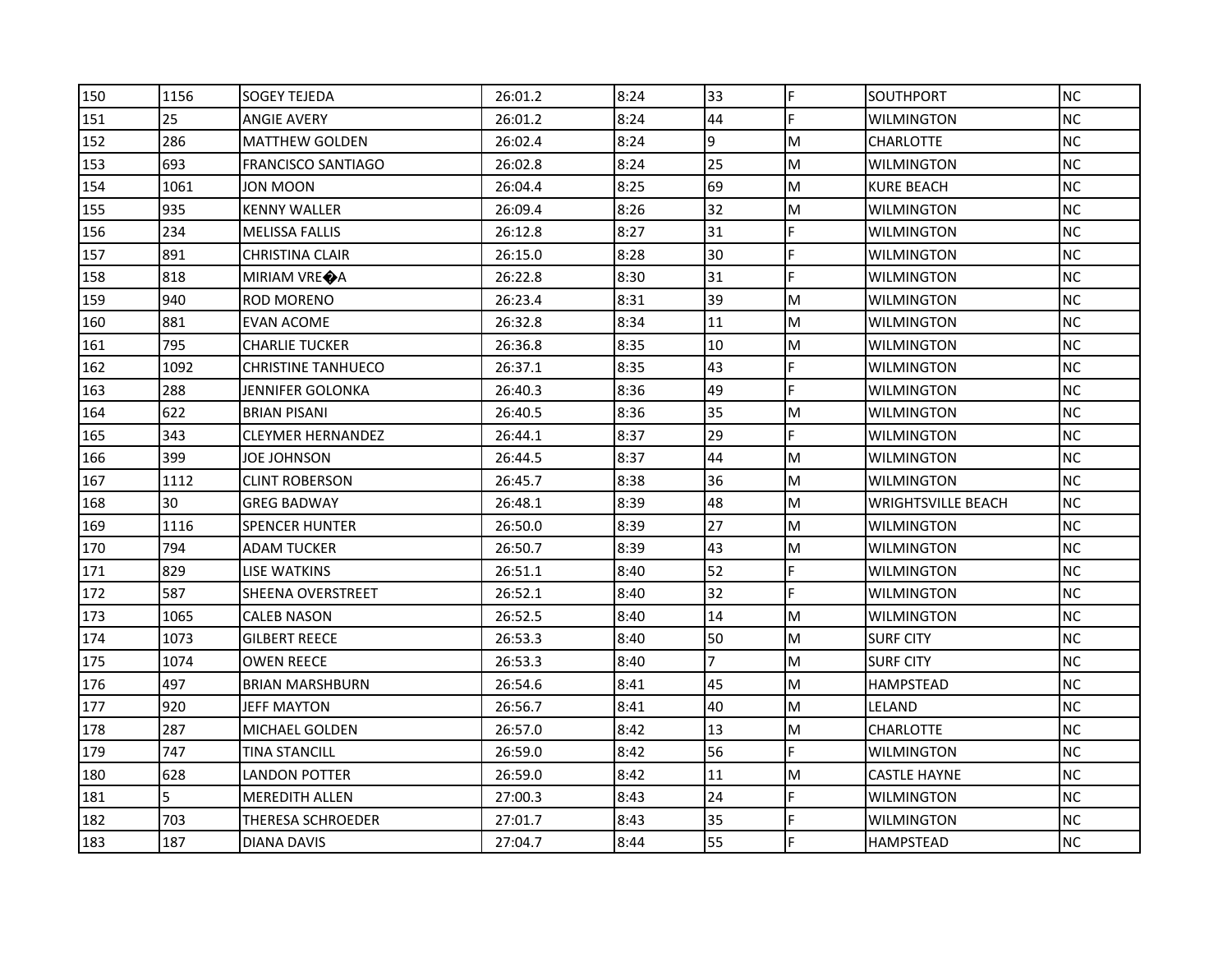| 184 | 391            | ED JANOSKO                  | 27:09.8 | 8:45 | 66 | M | <b>WILMINGTON</b>      | <b>NC</b> |
|-----|----------------|-----------------------------|---------|------|----|---|------------------------|-----------|
| 185 | 411            | <b>WENDY JOYNER</b>         | 27:12.7 | 8:46 | 43 | F | WILMINGTON             | <b>NC</b> |
| 186 | 189            | ABIGAIL DAWSON              | 27:20.3 | 8:49 | 30 | F | <b>HAMPSTEAD</b>       | <b>NC</b> |
| 187 | 915            | <b>GABRIEL LEAL</b>         | 27:33.0 | 8:53 | 44 | M | <b>HOLLY RIDGE</b>     | <b>NC</b> |
| 188 | $\overline{2}$ | <b>CARLOS ALBERT ALAVEZ</b> | 27:35.5 | 8:54 | 25 | M | WILMINGTON             | <b>NC</b> |
| 189 | 807            | KELLI VANSCOY               | 27:40.6 | 8:55 | 42 | F | <b>CAROLINA BEACH</b>  | <b>NC</b> |
| 190 | 323            | JOHN MARTIN                 | 27:41.6 | 8:56 | 31 | M | WILMINGTON             | <b>NC</b> |
| 191 | 783            | <b>DIANE TOMLINSON</b>      | 27:41.7 | 8:56 | 43 | F | <b>HAMPSTEAD</b>       | <b>NC</b> |
| 192 | 373            | EMMANUEL IBARRA             | 27:42.5 | 8:56 | 25 | M | <b>WILMINGTON</b>      | <b>NC</b> |
| 193 | 550            | <b>KATHLEEN MOYER</b>       | 27:43.3 | 8:56 | 38 | F | WILMINGTON             | <b>NC</b> |
| 194 | 1160           | PAIGE THORNTON              | 27:44.1 | 8:57 | 12 | F | WILMINGTON             | <b>NC</b> |
| 195 | 263            | LEXI FREAS                  | 27:44.7 | 8:57 | 13 | F | WILMINGTON             | <b>NC</b> |
| 196 | 816            | KARINA VILLALOBOS           | 27:48.3 | 8:58 | 23 |   | <b>WILMINGTON</b>      | <b>NC</b> |
| 197 | 900            | <b>SUNNY FITZGERALD</b>     | 27:48.3 | 8:58 | 60 | F | LELAND                 | <b>NC</b> |
| 198 | 1084           | <b>BEN SCOUTELAS</b>        | 27:49.0 | 8:58 | 9  | M | WILMINGTON             | <b>NC</b> |
| 199 | 947            | LE JORDAN                   | 27:49.3 | 8:58 | 50 | F | WILMINGTON             | <b>NC</b> |
| 200 | 454            | KIM LAMBERT                 | 27:49.5 | 8:58 | 39 | F | WILMINGTON             | <b>NC</b> |
| 201 | 294            | NICOLE GRAY                 | 27:49.8 | 8:58 | 39 |   | <b>CAROLINA BEACH</b>  | <b>NC</b> |
| 202 | 504            | LINDSAY MARTINI             | 27:50.9 | 8:59 | 31 | F | <b>WILMINGTON</b>      | <b>NC</b> |
| 203 | 751            | <b>MARCIA STAUNTON</b>      | 27:51.5 | 8:59 | 44 | F | WILMINGTON             | <b>NC</b> |
| 204 | 718            | ALEX SIGNORELLO             | 27:52.5 | 8:59 | 16 | M | WILMINGTON             | <b>NC</b> |
| 205 | 670            | RALPH ROITHNER              | 27:53.2 | 8:59 | 45 | M | WILMINGTON             | <b>NC</b> |
| 206 | 146            | <b>SUSAN COLE</b>           | 27:54.3 | 9:00 | 39 | F | WILMINGTON             | <b>NC</b> |
| 207 | 559            | <b>DONNIS NEESE</b>         | 27:57.2 | 9:01 | 61 | F | LIBERTY                | <b>NC</b> |
| 208 | 193            | <b>ALAN DIAZ</b>            | 28:00.6 | 9:02 | 27 | M | <b>WILMINGTON</b>      | <b>NC</b> |
| 209 | 136            | LINDSEY CHILDS              | 28:04.0 | 9:03 | 14 |   | WILMINGTON             | <b>NC</b> |
| 210 | 1087           | TIM SCOUTELAS               | 28:04.3 | 9:03 | 43 | M | WILMINGTON             | <b>NC</b> |
| 211 | 986            | <b>GRACE DELANGE</b>        | 28:04.4 | 9:03 | 14 | F | WILMINGTON             | <b>NC</b> |
| 212 | 1139           | <b>ERICA DESOUSA</b>        | 28:05.6 | 9:04 | 18 | F | <b>WILMINGTON</b>      | <b>NC</b> |
| 213 | 1555           | <b>CHRISTIAN MILLER</b>     | 28:09.2 | 9:05 | 38 | F | <b>WILMINGTON</b>      | <b>NC</b> |
| 214 | 914            | JESSICA KIRST               | 28:12.4 | 9:06 | 37 | F | <b>CAROLINA SHORES</b> | <b>NC</b> |
| 215 | 1081           | <b>CLARE ROEMER</b>         | 28:12.6 | 9:06 | 39 | F | WILMINGTON             | <b>NC</b> |
| 216 | 539            | <b>KEVIN MILLER</b>         | 28:13.2 | 9:06 | 37 | M | <b>WILMINGTON</b>      | <b>NC</b> |
| 217 | 1158           | <b>ELIZABETH GRECO</b>      | 28:13.6 | 9:06 | 13 |   | <b>HAMPSTEAD</b>       | <b>NC</b> |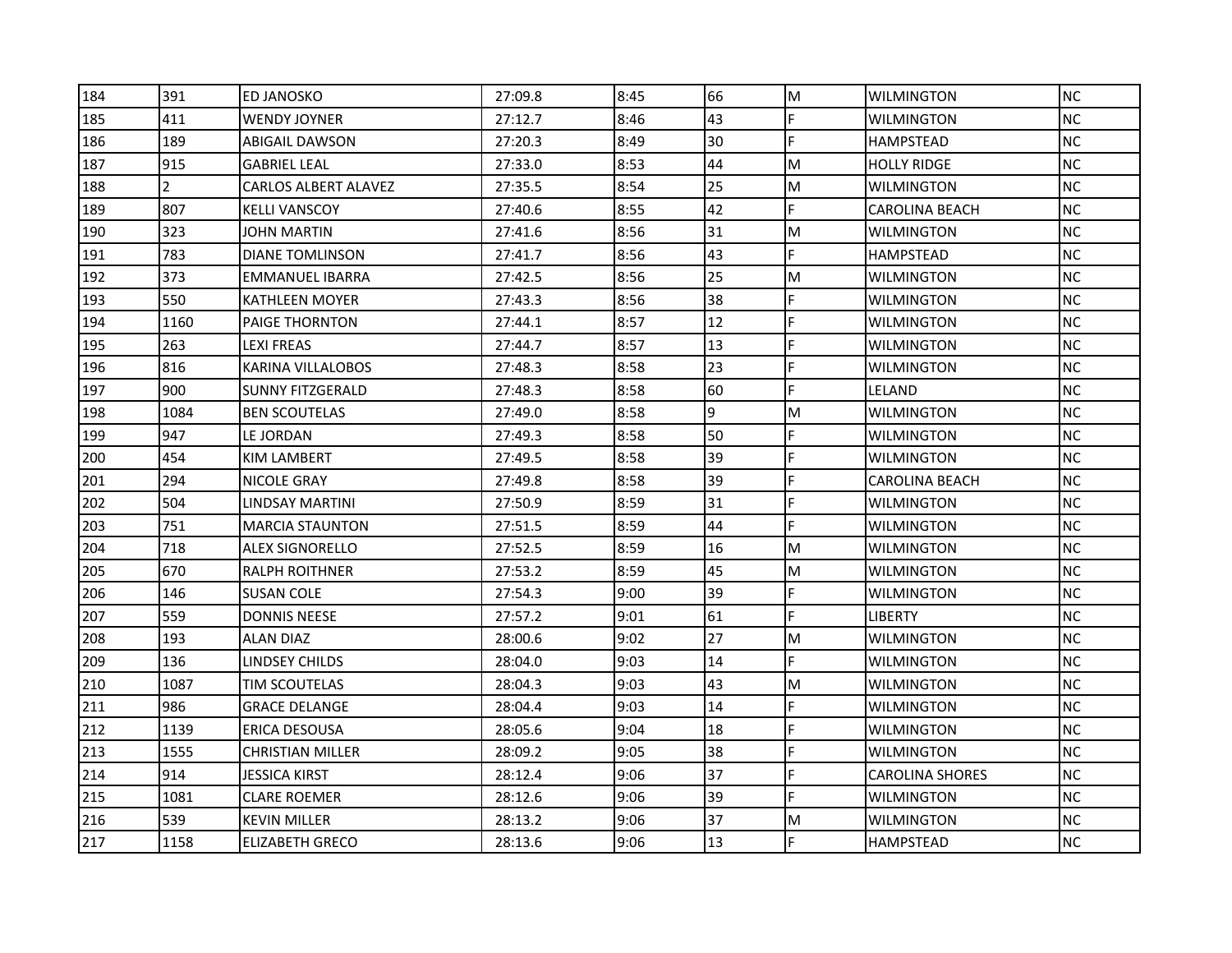| 218 | 1910 | <b>CIARA BASS</b>      | 28:14.2 | 9:06 | 10             | F | <b>WILMINGTON</b>   | <b>NC</b> |
|-----|------|------------------------|---------|------|----------------|---|---------------------|-----------|
| 219 | 870  | <b>CHRIS YOUNG</b>     | 28:17.4 | 9:07 | 37             | F | <b>WILMINGTON</b>   | NC        |
| 220 | 1066 | <b>MARINA NIELSEN</b>  | 28:17.4 | 9:07 | 42             | F | <b>WILMINGTON</b>   | <b>NC</b> |
| 221 | 1144 | <b>EDGAR BRAVO</b>     | 28:17.7 | 9:07 | $\overline{7}$ | M | <b>WILMINGTON</b>   | <b>NC</b> |
| 222 | 896  | <b>SHERMAN CRINER</b>  | 28:18.1 | 9:08 | 11             | M | WILMINGTON          | <b>NC</b> |
| 223 | 895  | <b>SHERMAN CRINER</b>  | 28:18.3 | 9:08 | 49             | M | WILMINGTON          | <b>NC</b> |
| 224 | 1149 | <b>PAM HUTSELL</b>     | 28:18.6 | 9:08 | 51             | F | <b>WILMINGTON</b>   | NC.       |
| 225 | 614  | <b>BOBBY PERRY</b>     | 28:20.5 | 9:08 | 43             | M | <b>HAMPSTEAD</b>    | <b>NC</b> |
| 226 | 348  | LISA HILL              | 28:20.8 | 9:08 | 47             | F | <b>WILMINGTON</b>   | <b>NC</b> |
| 227 | 1169 | <b>STEPHANIE</b>       | 28:21.2 | 9:09 | 26             | F | <b>WILMINGTON</b>   | NC        |
| 228 | 675  | <b>MARICA WINCHIP</b>  | 28:22.0 | 9:09 | 15             | F | CAROLINA BEACH      | <b>NC</b> |
| 229 | 346  | <b>CALEB HEWETT</b>    | 28:24.8 | 9:10 | 13             | M | WILMINGTON          | <b>NC</b> |
| 230 | 707  | LAUREL SHAMBLEY        | 28:27.2 | 9:11 | 26             |   | <b>WILMINGTON</b>   | <b>NC</b> |
| 231 | 938  | <b>MARK WEISS</b>      | 28:29.8 | 9:11 | 37             | M | <b>WILMINGTON</b>   | <b>NC</b> |
| 232 | 1121 | KEIN O'MALLEY          | 28:31.5 | 9:12 | 12             | M | WILMINGTON          | NC.       |
| 233 | 332  | MIKE HEGARTY           | 28:33.0 | 9:13 | 37             | M | <b>WILMINGTON</b>   | NC.       |
| 234 | 641  | LEIGHTON RANDALL       | 28:33.3 | 9:13 | 15             | M | HAMPSTEAD           | <b>NC</b> |
| 235 | 353  | <b>BONNIE HOLMES</b>   | 28:36.2 | 9:14 | 45             | F | <b>BURGAW</b>       | <b>NC</b> |
| 236 | 653  | <b>MICHELLE REUTER</b> | 28:37.1 | 9:14 | 39             | F | <b>WILMINGTON</b>   | <b>NC</b> |
| 237 | 616  | <b>HARLEY PERRY</b>    | 28:38.7 | 9:14 | 15             | M | <b>HAMPSTEAD</b>    | <b>NC</b> |
| 238 | 931  | JEFF SCHWARTZ          | 28:38.8 | 9:14 | 39             | M | WILMINGTON          | NC        |
| 239 | 435  | TAYLOR KING            | 28:43.3 | 9:16 | 26             | M | WILMINGTON          | <b>NC</b> |
| 240 | 172  | <b>MARCOS CRUZ</b>     | 28:49.4 | 9:18 | 34             | M | WILMINGTON          | <b>NC</b> |
| 241 | 76   | ABEL BRAVO             | 28:50.2 | 9:18 | 41             | M | <b>WILMINGTON</b>   | <b>NC</b> |
| 242 | 29   | <b>NATALYN BACHEK</b>  | 28:50.3 | 9:18 | 28             | F | <b>WILMINGTON</b>   | <b>NC</b> |
| 243 | 170  | JACKIE CRUSE           | 28:54.6 | 9:19 | 50             | F | <b>CASTLE HAYNE</b> | <b>NC</b> |
| 244 | 59   | <b>STACEY BIPES</b>    | 28:55.9 | 9:20 | 36             | F | <b>SUPPLY</b>       | NC        |
| 245 | 387  | <b>PAUL JACKSON</b>    | 28:56.4 | 9:20 | 33             | M | WILMINGTON          | <b>NC</b> |
| 246 | 495  | <b>CECELIA MARRESE</b> | 29:00.6 | 9:21 | 52             | F | <b>WILMINGTON</b>   | <b>NC</b> |
| 247 | 948  | ANGELA PETERSON        | 29:04.7 | 9:23 | 39             | F | <b>WILMINGTON</b>   | <b>NC</b> |
| 248 | 99   | MICHAEL BYRD           | 29:04.8 | 9:23 | 57             | M | WILMINGTON          | NC.       |
| 249 | 694  | JUAN SANTOS            | 29:05.5 | 9:23 | 48             | M | WILMINGTON          | <b>NC</b> |
| 250 | 731  | KARI-ANN SMITH         | 29:05.7 | 9:23 | 28             | F | WILMINGTON          | NC        |
| 251 | 875  | <b>MARIO ZARATE</b>    | 29:06.4 | 9:23 | 52             | M | <b>WILMINGTON</b>   | <b>NC</b> |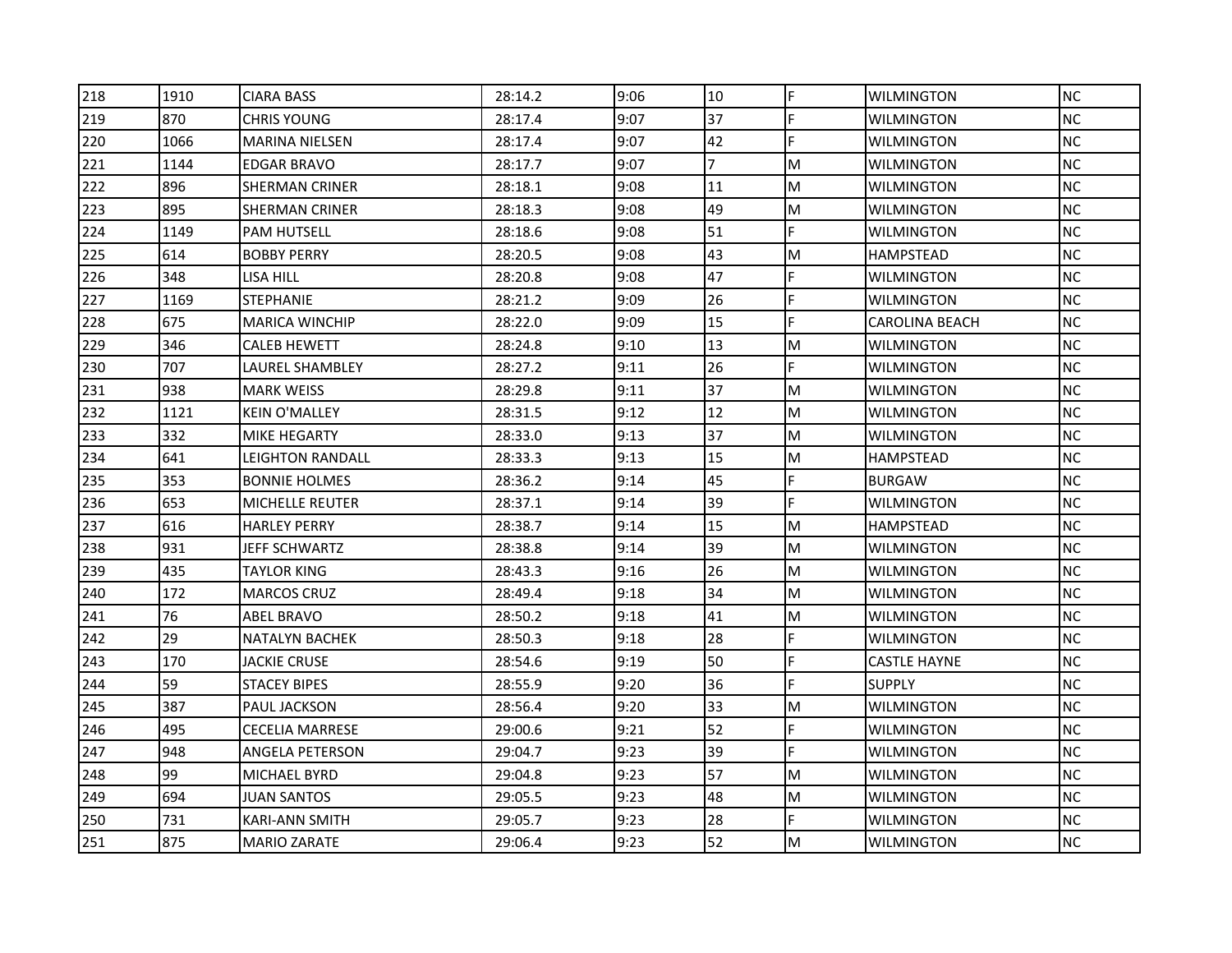| 252 | 960  | JACOB SAWYER             | 29:08.7 | 9:24 | 14 | M | <b>WILMINGTON</b>         | <b>NC</b> |
|-----|------|--------------------------|---------|------|----|---|---------------------------|-----------|
| 253 | 739  | <b>HEATHER SORENSEN</b>  | 29:09.8 | 9:24 | 41 |   | <b>WILMINGTON</b>         | <b>NC</b> |
| 254 | 143  | DEBRA CLOSE              | 29:10.7 | 9:25 | 40 | E | LELAND                    | <b>NC</b> |
| 255 | 1147 | <b>POLLY DECKER</b>      | 29:12.9 | 9:25 | 51 | F | <b>WILMINGTON</b>         | <b>NC</b> |
| 256 | 776  | <b>PAUL THEISS</b>       | 29:14.8 | 9:26 | 31 | M | <b>WILMINGTON</b>         | <b>NC</b> |
| 257 | 568  | <b>CHARLOTTE NORRIS</b>  | 29:17.9 | 9:27 | 45 | F | WILMINGTON                | <b>NC</b> |
| 258 | 692  | <b>KELLY MATHIS</b>      | 29:17.9 | 9:27 | 57 | F | WILMINGTON                | <b>NC</b> |
| 259 | 92   | <b>STEVE BUNCH</b>       | 29:18.9 | 9:27 | 53 | M | <b>WILMINGTON</b>         | <b>NC</b> |
| 260 | 129  | <b>SULMY CASTRO</b>      | 29:19.1 | 9:27 | 22 | F | <b>WILMINGTON</b>         | <b>NC</b> |
| 261 | 313  | AARON HALBEISEN          | 29:20.4 | 9:28 | 27 | M | WILMINGTON                | <b>NC</b> |
| 262 | 457  | KAREN LAMBET             | 29:21.0 | 9:28 | 39 | F | HAMPSTEAD                 | <b>NC</b> |
| 263 | 158  | <b>NEAL COOPER</b>       | 29:22.5 | 9:28 | 31 | M | WILMINGTON                | <b>NC</b> |
| 264 | 669  | <b>ELISHA ROITHNER</b>   | 29:23.4 | 9:29 | 42 |   | <b>WILMINGTON</b>         | <b>NC</b> |
| 265 | 507  | <b>JESSICA MAZZAGLIA</b> | 29:24.1 | 9:29 | 38 | F | <b>WILMINGTON</b>         | <b>NC</b> |
| 266 | 344  | JOSE HERRERA             | 29:25.3 | 9:29 | 30 | M | WILMINGTON                | <b>NC</b> |
| 267 | 767  | TRENT TALBERT            | 29:27.2 | 9:30 | 44 | M | HAMPSTEAD                 | <b>NC</b> |
| 268 | 748  | JOHN STARLING            | 29:29.4 | 9:31 | 63 | M | WILMINGTON                | <b>NC</b> |
| 269 | 470  | ALYSSA LE                | 29:29.8 | 9:31 | 23 | F | HILLSBOROUGH              | NJ        |
| 270 | 251  | ALDEN FORKIN             | 29:30.4 | 9:31 | 12 | F | <b>WILMINGTON</b>         | <b>NC</b> |
| 271 | 993  | <b>ELIZABETH FORKIN</b>  | 29:30.9 | 9:31 | 44 | F | WILMINGTON                | <b>NC</b> |
| 272 | 173  | SILVIA CRUZ              | 29:32.5 | 9:32 | 34 | F | WILMINGTON                | <b>NC</b> |
| 273 | 830  | LENORA WEBB              | 29:33.4 | 9:32 | 41 |   | RIEGELWOOD                | <b>NC</b> |
| 274 | 781  | <b>KELLY TISON</b>       | 29:34.1 | 9:32 | 41 | F | WILMINGTON                | <b>NC</b> |
| 275 | 884  | SARAH ARCHIBALD          | 29:38.1 | 9:34 | 39 |   | <b>WILMINGTON</b>         | <b>NC</b> |
| 276 | 753  | LAURA STERNER            | 29:38.1 | 9:34 | 33 | F | <b>WRIGHTSVILLE BEACH</b> | <b>NC</b> |
| 277 | 1015 | <b>EBBY CLARK</b>        | 29:40.1 | 9:34 | 8  | F | WILMINGTON                | <b>NC</b> |
| 278 | 936  | TAMARA WEIL-CUNNINGHAM   | 29:41.8 | 9:35 | 47 | F | HAMPSTEAD                 | <b>NC</b> |
| 279 | 305  | <b>KARA GROENE</b>       | 29:47.5 | 9:36 | 29 | F | WILMINGTON                | <b>NC</b> |
| 280 | 1011 | <b>STEVEN BONK</b>       | 29:49.3 | 9:37 | 34 | M | <b>ROCKY POINT</b>        | <b>NC</b> |
| 281 | 1039 | <b>DOUG HINES</b>        | 29:49.6 | 9:37 | 57 | M | <b>CASTLE HAYNE</b>       | <b>NC</b> |
| 282 | 26   | <b>BROOKS AVERY</b>      | 29:51.4 | 9:38 | 53 | M | WILMINGTON                | <b>NC</b> |
| 283 | 127  | <b>KATELYNN CARTER</b>   | 29:52.4 | 9:38 | 10 | F | LENOIR                    | <b>NC</b> |
| 284 | 1008 | <b>AVERY BLOCK</b>       | 29:54.2 | 9:39 | 8  | F | WILMINGTON                | <b>NC</b> |
| 285 | 994  | <b>GREG TOPPIN</b>       | 29:54.9 | 9:39 | 43 | M | <b>CAROLINA BEACH</b>     | <b>NC</b> |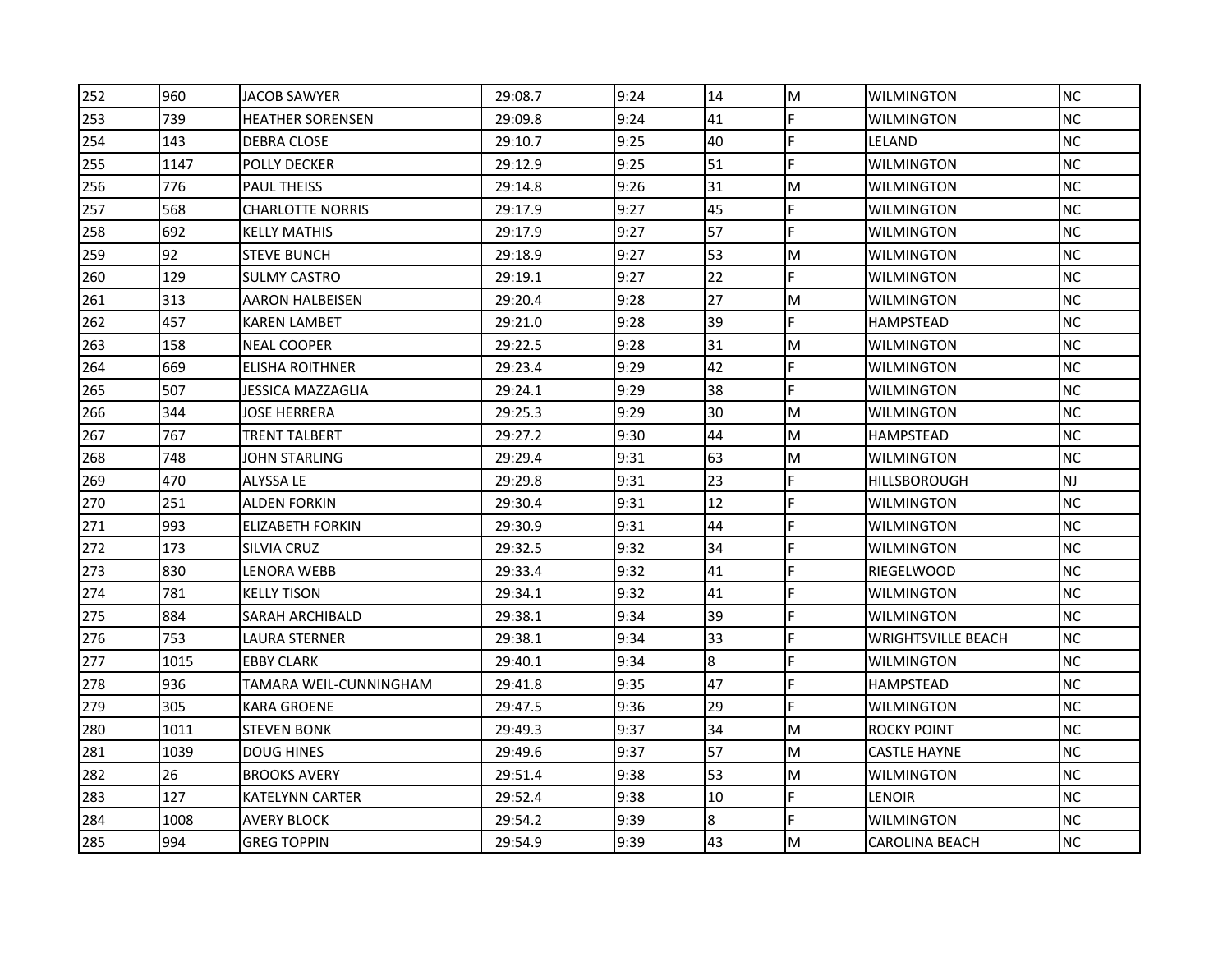| 286 | 43   | <b>KRISTINE SMITH</b>     | 29:57.8 | 9:40 | 43 | F | <b>WILMINGTON</b>         | <b>NC</b> |
|-----|------|---------------------------|---------|------|----|---|---------------------------|-----------|
| 287 | 486  | KAREN MAHNKEN             | 30:04.4 | 9:42 | 27 | F | <b>WILMINGTON</b>         | <b>NC</b> |
| 288 | 1051 | <b>DOUG LAIN</b>          | 30:06.9 | 9:43 | 44 | M | <b>WRIGHTSVILLE BEACH</b> | <b>NC</b> |
| 289 | 524  | <b>OSMIN MELGAR</b>       | 30:07.0 | 9:43 | 25 | M | <b>WILMINGTON</b>         | <b>NC</b> |
| 290 | 149  | DAVID COLLINS             | 30:07.3 | 9:43 | 35 | M | <b>WILMINGTON</b>         | <b>NC</b> |
| 291 | 965  | DARRELL POSEY             | 30:08.7 | 9:43 | 29 | M | WILMINGTON                | <b>NC</b> |
| 292 | 957  | <b>NICK FRANK</b>         | 30:08.8 | 9:43 | 40 | M | <b>WILMINGTON</b>         | NC        |
| 293 | 56   | <b>MAGGIE BELLAMY</b>     | 30:08.8 | 9:43 | 54 | F | <b>WILMINGTON</b>         | <b>NC</b> |
| 294 | 904  | <b>GENEVIEVE GOURLAY</b>  | 30:10.8 | 9:44 | 30 | F | <b>HOLLY RIDGE</b>        | <b>NC</b> |
| 295 | 1513 | <b>SUE MEIER</b>          | 30:11.6 | 9:44 | 51 | F | <b>WILMINGTON</b>         | <b>NC</b> |
| 296 | 1097 | <b>BEN WAGENSELLER</b>    | 30:15.6 | 9:45 | 12 | M | <b>WILMINGTON</b>         | <b>NC</b> |
| 297 | 902  | KENDRICK GADDY            | 30:15.9 | 9:45 | 34 | F | ROCKY POINT               | <b>NC</b> |
| 298 | 888  | <b>TIFFANY BUONICONTI</b> | 30:16.4 | 9:46 | 24 |   | <b>WILMINGTON</b>         | <b>NC</b> |
| 299 | 754  | KAYLA STEWART             | 30:16.9 | 9:46 | 22 | F | <b>MYRTLE BEACH</b>       | <b>SC</b> |
| 300 | 347  | JEWELL HILBOURN           | 30:17.8 | 9:46 | 28 | F | LORIS                     | <b>SC</b> |
| 301 | 160  | TRAVIS CORPENING          | 30:19.9 | 9:47 | 39 | M | <b>WINNABOW</b>           | <b>NC</b> |
| 302 | 717  | KIM SHOLAR                | 30:23.5 | 9:48 | 53 | F | WILMINGTON                | NC        |
| 303 | 414  | <b>MARJORIE JUSTICE</b>   | 30:23.7 | 9:48 | 42 | F | <b>WILMINGTON</b>         | <b>NC</b> |
| 304 | 1159 | <b>HEATHER THORNTON</b>   | 30:24.4 | 9:48 | 43 | F | <b>WILMINGTON</b>         | <b>NC</b> |
| 305 | 250  | STEPHANIE FOERSTER        | 30:24.8 | 9:48 | 32 | F | <b>WILMINGTON</b>         | <b>NC</b> |
| 306 | 1120 | JONATHAN PLAYER           | 30:25.6 | 9:49 | 41 | M | <b>FLORANCE</b>           | <b>SC</b> |
| 307 | 432  | ANNA KING                 | 30:27.6 | 9:49 | 13 | F | <b>CARY</b>               | <b>NC</b> |
| 308 | 1009 | <b>CHARLES BONEY</b>      | 30:32.1 | 9:51 | 59 | M | <b>WILMINGTON</b>         | <b>NC</b> |
| 309 | 72   | <b>CHARLES BONEY</b>      | 30:32.1 | 9:51 | 59 | M | <b>WILMINGTON</b>         | <b>NC</b> |
| 310 | 700  | KEN SCHETTIG              | 30:34.1 | 9:52 | 62 | M | <b>WILMINGTON</b>         | <b>NC</b> |
| 311 | 1029 | DENISHA HAGAN             | 30:36.8 | 9:52 | 29 | F | <b>WILMINGTON</b>         | <b>NC</b> |
| 312 | 793  | <b>MATT TROSTLE</b>       | 30:37.4 | 9:53 | 38 | M | <b>WILMINGTON</b>         | <b>NC</b> |
| 313 | 66   | JENNIFER BLOECH           | 30:40.9 | 9:54 | 44 | F | <b>WILMINGTON</b>         | NC        |
| 314 | 1100 | <b>ARICKA WEBB</b>        | 30:41.4 | 9:54 | 35 | F | <b>WINNABOW</b>           | <b>NC</b> |
| 315 | 1166 | JEAN KELLY                | 30:42.7 | 9:54 | 29 | F | <b>WILMINGTON</b>         | <b>NC</b> |
| 316 | 496  | AMELIA MARSHBURN          | 30:43.0 | 9:55 | 10 | F | <b>HAMPSTEAD</b>          | <b>NC</b> |
| 317 | 857  | KRIS WILSON               | 30:45.3 | 9:55 | 48 | F | <b>WILMINGTON</b>         | NC        |
| 318 | 624  | DOMINICK POLAINO          | 30:45.9 | 9:55 | 28 | M | <b>WILMINGTON</b>         | <b>NC</b> |
| 319 | 1035 | <b>REX HEPPE</b>          | 30:47.6 | 9:56 | 12 | M | <b>CASTLE HAYNE</b>       | <b>NC</b> |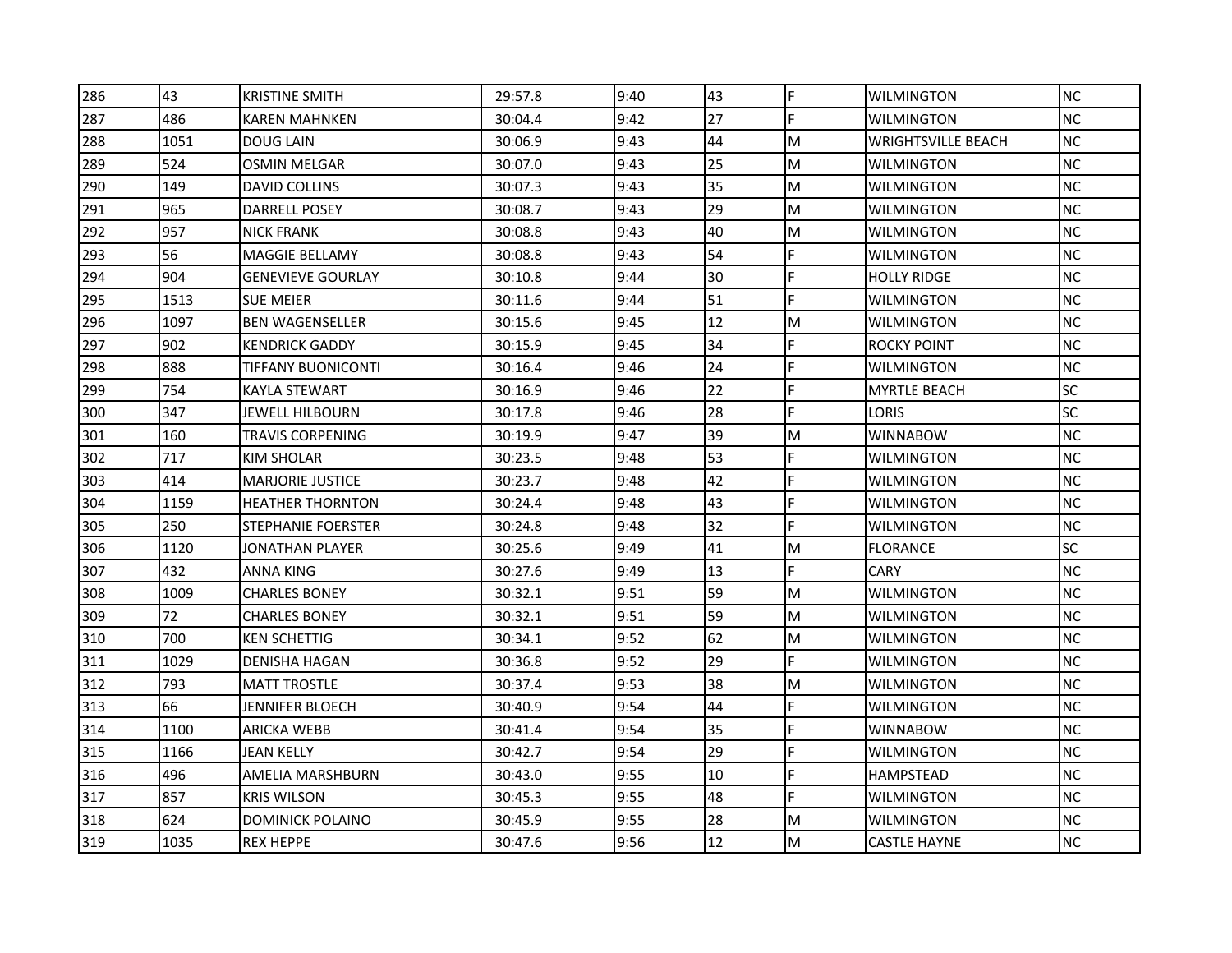| 320 | 1107 | <b>SIM WILKES</b>       | 30:50.5 | 9:57  | 36 | M | <b>WILMINGTON</b>         | <b>NC</b> |
|-----|------|-------------------------|---------|-------|----|---|---------------------------|-----------|
| 321 | 1040 | KATHY HINES             | 30:51.8 | 9:57  | 44 | F | <b>WILMINGTON</b>         | <b>NC</b> |
| 322 | 681  | <b>BRANDON ROWLETT</b>  | 30:53.3 | 9:58  | 37 | M | <b>WILMINGTON</b>         | <b>NC</b> |
| 323 | 403  | SAMANTHA JOHNSON        | 30:57.4 | 9:59  | 15 | F | <b>WILMINGTON</b>         | <b>NC</b> |
| 324 | 131  | RODOLFO CERON           | 31:00.7 | 10:00 | 30 | M | <b>WILMINGTON</b>         | <b>NC</b> |
| 325 | 223  | RACHEL EMERY            | 31:03.5 | 10:01 | 30 | F | WILMINGTON                | <b>NC</b> |
| 326 | 123  | <b>MIKKI CAROSELLI</b>  | 31:05.2 | 10:02 | 49 | F | <b>CAROLINA BEACH</b>     | NC        |
| 327 | 1150 | JOHN CHANEY             | 31:05.3 | 10:02 | 59 | M | <b>WRIGHTSVILLE BEACH</b> | <b>NC</b> |
| 328 | 553  | KATHARINE MUNDORF       | 31:05.9 | 10:02 | 36 | F | <b>WILMINGTON</b>         | <b>NC</b> |
| 329 | 1146 | JACK LAMBERT            | 31:14.4 | 10:05 | 10 | M | <b>HAMPSTEAD</b>          | NC        |
| 330 | 773  | ROSS TERRY              | 31:14.4 | 10:05 | 29 | M | <b>WILMINGTON</b>         | NC        |
| 331 | 521  | FELIPE MEDINA           | 31:21.2 | 10:07 | 37 | M | <b>WILMINGTON</b>         | <b>NC</b> |
| 332 | 1713 | KAREN WILLIAMS          | 31:21.3 | 10:07 | 51 | E | <b>BURGAW</b>             | <b>NC</b> |
| 333 | 325  | LORI HASKINS            | 31:22.0 | 10:07 | 51 | F | <b>WILMINGTON</b>         | <b>NC</b> |
| 334 | 1010 | <b>MAGDALENA BONK</b>   | 31:22.2 | 10:07 | 33 | F | <b>ROCKY POINT</b>        | NC        |
| 335 | 139  | SARAH CHRISTY           | 31:23.1 | 10:07 | 34 | E | <b>WILMINGTON</b>         | NC        |
| 336 | 726  | <b>BETH SMITH</b>       | 31:24.7 | 10:08 | 51 | F | <b>CASTLE HAYNE</b>       | <b>NC</b> |
| 337 | 83   | <b>SHARON BROUHARD</b>  | 31:26.4 | 10:08 | 41 | F | <b>WILMINGTON</b>         | NC        |
| 338 | 62   | <b>GORDON BLACKWELL</b> | 31:28.1 | 10:09 | 60 | M | <b>CASTLE HAYNE</b>       | <b>NC</b> |
| 339 | 787  | PATRICIA TORO           | 31:28.1 | 10:09 | 28 | F | <b>WILMINGTON</b>         | <b>NC</b> |
| 340 | 569  | JERRY NORRIS            | 31:29.9 | 10:09 | 43 | M | <b>WILMINGTON</b>         | NC        |
| 341 | 629  | <b>GRACE POWELL</b>     | 31:30.2 | 10:10 | 32 | F | WILMINGTON                | <b>NC</b> |
| 342 | 760  | <b>MACIE SUEUGA</b>     | 31:34.0 | 10:11 | 33 | F | <b>WILMINGTON</b>         | NC        |
| 343 | 549  | DIANA MORRIS            | 31:35.7 | 10:11 | 53 |   | <b>HAMPSTEAD</b>          | <b>NC</b> |
| 344 | 1712 | AMANDA WICKMAN          | 31:38.5 | 10:12 | 35 | F | <b>WILMINGTON</b>         | <b>NC</b> |
| 345 | 800  | MALEIA TUMOLO           | 31:40.8 | 10:13 | 35 | F | <b>WILMINGTON</b>         | <b>NC</b> |
| 346 | 307  | LINDA GUPTON            | 31:42.2 | 10:14 | 36 | F | LOUISBURG                 | NC        |
| 347 | 1067 | <b>HEATHER NUGENT</b>   | 31:42.3 | 10:14 | 48 | F | <b>ROCKVILLE</b>          | MD        |
| 348 | 1016 | <b>NANCY FAYE CRAIG</b> | 31:42.8 | 10:14 | 71 | F | <b>WRIGHTSVILLE BEACH</b> | <b>NC</b> |
| 349 | 151  | ELLEN CONKLIN           | 31:43.5 | 10:14 | 35 | F | <b>WILMINGTON</b>         | <b>NC</b> |
| 350 | 578  | <b>MELISSA OLSON</b>    | 31:44.4 | 10:14 | 42 | F | <b>WATHA</b>              | NC.       |
| 351 | 750  | TRESA STARLING          | 31:45.2 | 10:15 | 59 | F | WILMINGTON                | NC        |
| 352 | 775  | <b>MELINDA THEISS</b>   | 31:45.2 | 10:15 | 29 | F | <b>WILMINGTON</b>         | NC        |
| 353 | 772  | NICOLE TERRELL          | 31:45.3 | 10:15 | 31 |   | <b>HAMPSTEAD</b>          | <b>NC</b> |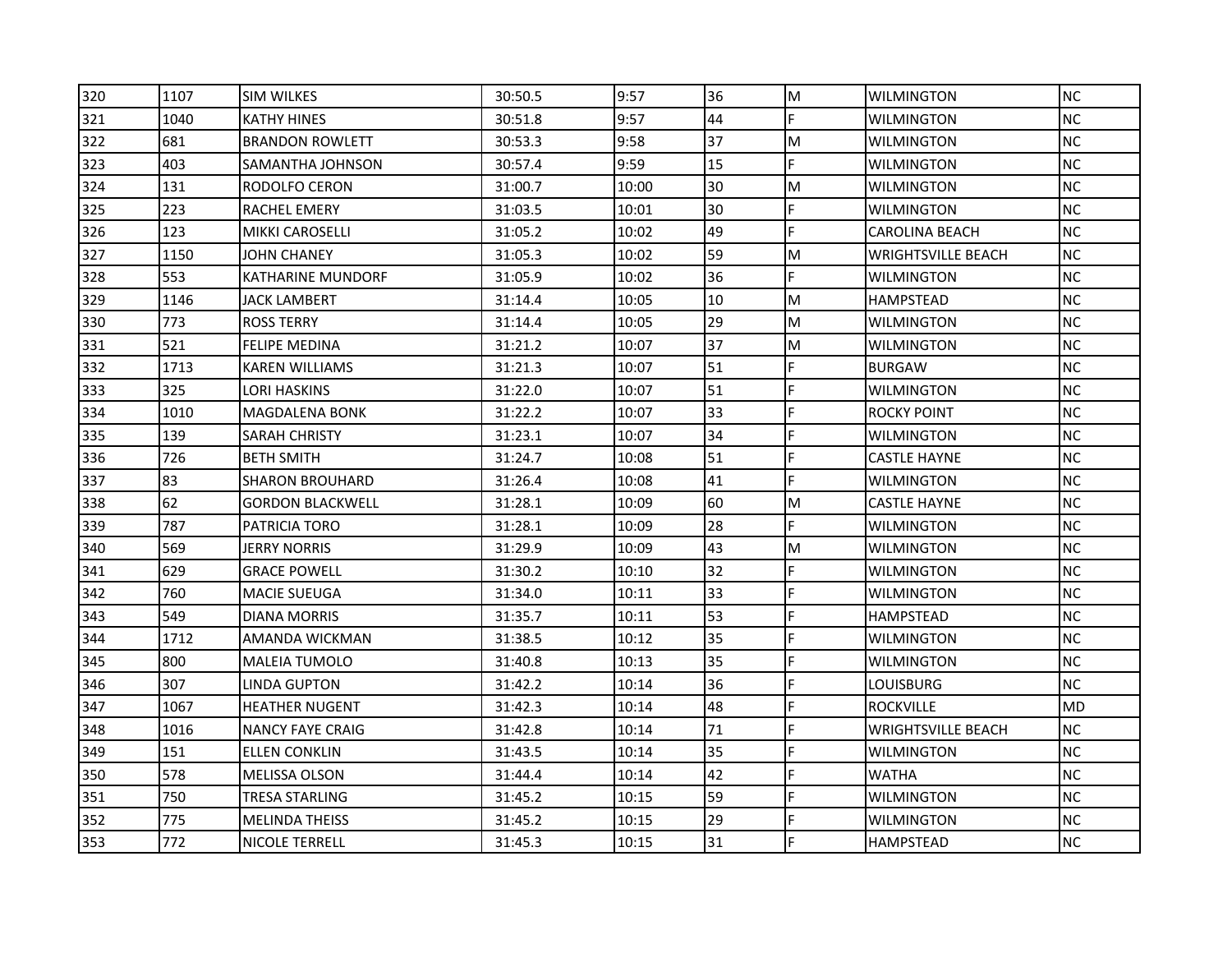| 354 | 654  | <b>ABBY RICHMOND</b>       | 31:46.6 | 10:15 | 18 | F | <b>WILMINGTON</b> | <b>NC</b> |
|-----|------|----------------------------|---------|-------|----|---|-------------------|-----------|
| 355 | 913  | <b>DEVON KEELER</b>        | 31:48.6 | 10:15 | 22 | F | WILMINGTON        | <b>NC</b> |
| 356 | 430  | JOSIAH KIM                 | 31:53.8 | 10:17 | 11 | M | <b>WILMINGTON</b> | <b>NC</b> |
| 357 | 1172 | <b>JACK WILHELR</b>        | 31:53.9 | 10:17 | 68 | M | <b>WILMINGTON</b> | <b>NC</b> |
| 358 | 482  | AMALIE LYDAY               | 32:00.0 | 10:19 | 33 | E | WILMINGTON        | <b>NC</b> |
| 359 | 969  | JULIE SNODGRASS            | 32:01.0 | 10:20 | 29 | F | WILMINGTON        | <b>NC</b> |
| 360 | 1142 | SARAH KRYSIEWSKI           | 32:01.9 | 10:20 | 25 | F | WILMINGTON        | <b>NC</b> |
| 361 | 1060 | PAM MOFFETT                | 32:02.0 | 10:20 | 70 |   | <b>WILMINGTON</b> | <b>NC</b> |
| 362 | 1561 | PAM MOFFETT                | 32:02.2 | 10:20 | 69 | F | <b>WILMINGTON</b> | <b>NC</b> |
| 363 | 1164 | NATHAN ASKWITH             | 32:05.8 | 10:21 | 35 | M | WILMINGTON        | <b>NC</b> |
| 364 | 150  | <b>KRISTEN COLLINS</b>     | 32:07.1 | 10:22 | 34 |   | WILMINGTON        | <b>NC</b> |
| 365 | 184  | <b>SUZANNE DAUGHTRIDGE</b> | 32:07.1 | 10:22 | 47 | F | WILMINTGON        | <b>NC</b> |
| 366 | 643  | <b>BRANDON COSTIBLE</b>    | 32:10.8 | 10:23 | 99 | M | <b>WILMINGTON</b> | <b>NC</b> |
| 367 | 1122 | PATRICK O'MALLEY           | 32:19.8 | 10:25 | 13 | M | <b>WILMINGTON</b> | <b>NC</b> |
| 368 | 1123 | JOHN O'MALLEY              | 32:20.6 | 10:26 | 53 | M | WILMINGTON        | <b>NC</b> |
| 369 | 249  | SCOTTY FLYNT               | 32:24.4 | 10:27 | 49 | M | STOKESDALE        | <b>NC</b> |
| 370 | 823  | TONYA WALLACE              | 32:24.4 | 10:27 | 30 | F | WILMINGTON        | <b>NC</b> |
| 371 | 529  | <b>CHLOE MESSINEO</b>      | 32:31.9 | 10:29 | 15 |   | WILMINGTON        | <b>NC</b> |
| 372 | 243  | <b>ABBY FLETCHER</b>       | 32:32.1 | 10:30 | 11 | F | <b>WILMINGTON</b> | <b>NC</b> |
| 373 | 627  | JULIA POSEY                | 32:38.9 | 10:32 | 30 | F | WILMINGTON        | <b>NC</b> |
| 374 | 1006 | DANNA BATTS                | 32:39.8 | 10:32 | 50 | F | WILMINGTON        | <b>NC</b> |
| 375 | 801  | <b>HAILY TUNDIDOR</b>      | 32:40.5 | 10:32 | 37 | M | WILMINGTON        | <b>NC</b> |
| 376 | 950  | <b>MATT PUGH</b>           | 32:41.3 | 10:33 | 42 | M | WILMINGTON        | <b>NC</b> |
| 377 | 356  | SANDRA HOPPER              | 32:51.8 | 10:36 | 45 | F | <b>WILMINGTON</b> | <b>NC</b> |
| 378 | 959  | <b>BILLY COLLINS</b>       | 32:52.1 | 10:36 | 51 | M | <b>WILMINGTON</b> | <b>NC</b> |
| 379 | 148  | KIRSTEN COLEY              | 32:55.3 | 10:37 | 40 |   | WILMINGTON        | <b>NC</b> |
| 380 | 680  | AMY ROWLETT                | 32:57.0 | 10:38 | 45 | F | WILMINGTON        | <b>NC</b> |
| 381 | 1173 | LAURA WILHELR              | 32:59.9 | 10:38 | 67 | F | WILMINGTON        | NC.       |
| 382 | 893  | MICHELLE COOK              | 33:08.6 | 10:41 | 44 | F | <b>WILMINGTON</b> | <b>NC</b> |
| 383 | 227  | MIGUEL EREZ                | 33:13.5 | 10:43 | 22 | M | <b>WILMINGTON</b> | <b>NC</b> |
| 384 | 1044 | <b>BYRON JONES</b>         | 33:24.2 | 10:46 | 52 | M | WILMINGTON        | <b>NC</b> |
| 385 | 458  | LAUREN LAMOTHE             | 33:28.5 | 10:48 | 26 | F | WILMINGTON        | <b>NC</b> |
| 386 | 388  | ROBIN JACKSON              | 33:31.4 | 10:49 | 50 | F | WAKE FOREST       | <b>NC</b> |
| 387 | 254  | <b>SLADE FORKIN</b>        | 33:32.8 | 10:49 | 8  | M | <b>WILMINGTON</b> | <b>NC</b> |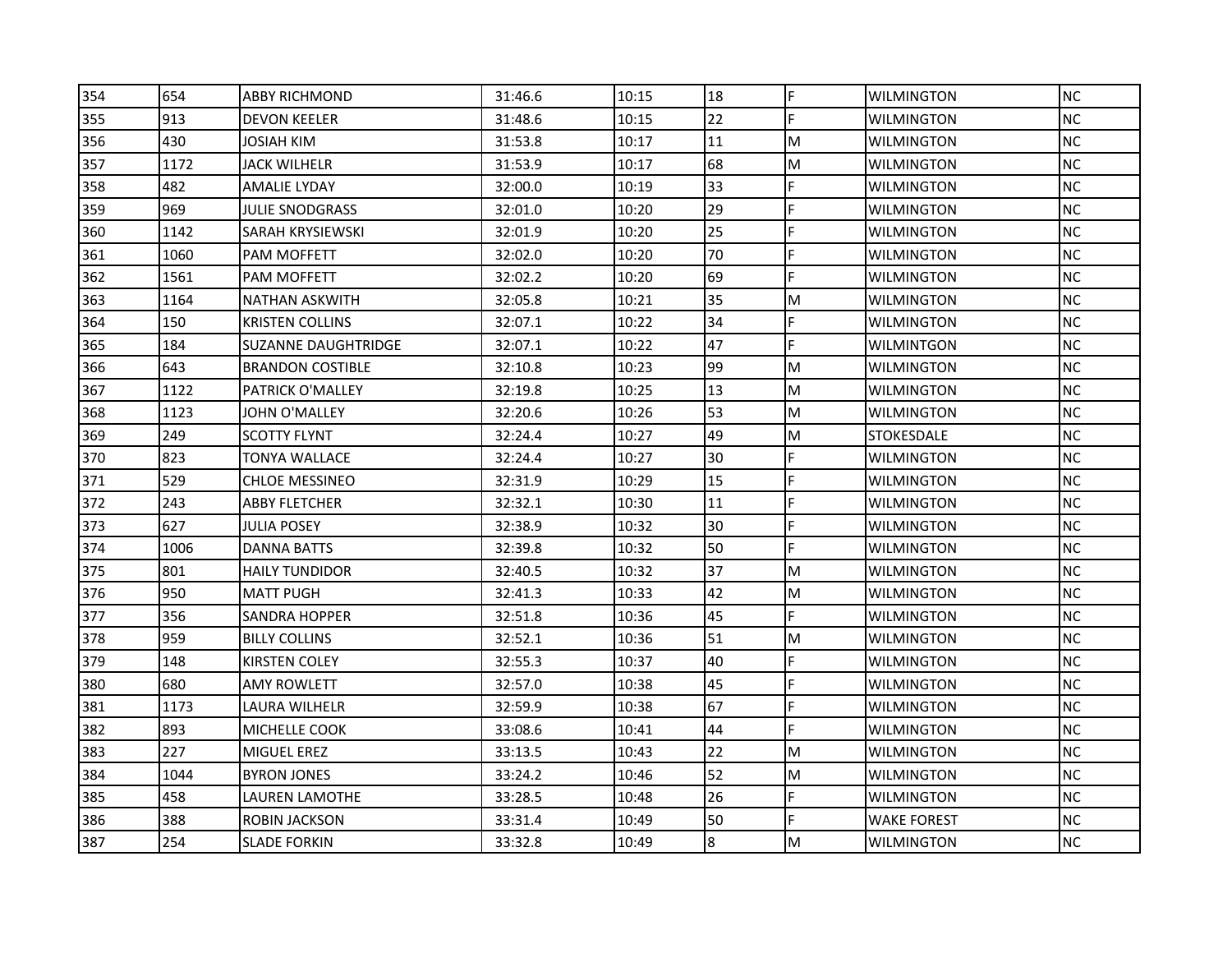| 388 | 253  | ROWAN FORKIN              | 33:33.2 | 10:49 | 7  | M | <b>WILMINGTON</b>     | <b>NC</b> |
|-----|------|---------------------------|---------|-------|----|---|-----------------------|-----------|
| 389 | 48   | LIZ BARTELS               | 33:33.5 | 10:49 | 26 | F | <b>HIGHLAND PARK</b>  | IL.       |
| 390 | 329  | <b>DENNIS HAUGEN</b>      | 33:34.4 | 10:50 | 66 | M | <b>WILMINGTON</b>     | <b>NC</b> |
| 391 | 996  | <b>MELLISA DIONESOTES</b> | 33:36.1 | 10:50 | 33 | F | <b>WILMINGTON</b>     | <b>NC</b> |
| 392 | 1072 | <b>DONNA REECE</b>        | 33:38.0 | 10:51 | 47 | F | <b>SURF CITY</b>      | <b>NC</b> |
| 393 | 1002 | ANDY ATKINSON             | 33:38.3 | 10:51 | 68 | M | WILMINGTON            | <b>NC</b> |
| 394 | 970  | LAUREN STEPHENSON         | 33:38.5 | 10:51 | 31 | F | WILMINGTON            | <b>NC</b> |
| 395 | 1719 | <b>KAREN KENNEY</b>       | 33:41.4 | 10:52 | 61 | F | <b>WILMINGTON</b>     | <b>NC</b> |
| 396 | 31   | <b>ISABEL BAGWELL</b>     | 33:43.6 | 10:53 | 33 | F | WILMINGTON            | <b>NC</b> |
| 397 | 573  | MAKAYLA OBREMSKI          | 33:46.5 | 10:54 | 12 | F | <b>HAMPSTEAD</b>      | <b>NC</b> |
| 398 | 850  | DAVID WILLIAMS            | 33:47.0 | 10:54 | 58 | M | RALEIGH               | <b>NC</b> |
| 399 | 928  | KATIE RIDD                | 33:50.5 | 10:55 | 32 | F | WILMINGTON            | <b>NC</b> |
| 400 | 203  | <b>ANTHONY DOWD</b>       | 33:51.5 | 10:55 | 45 | M | <b>ROCKY POINT</b>    | <b>NC</b> |
| 401 | 228  | <b>RUBY ESMERALDA</b>     | 33:53.1 | 10:56 | 32 | F | <b>WILMINGTON</b>     | <b>NC</b> |
| 402 | 248  | JENNIFER FLYNT            | 33:54.0 | 10:56 | 39 | F | <b>STOKESDALE</b>     | <b>NC</b> |
| 403 | 547  | SHANE MORAN               | 33:56.6 | 10:57 | 51 | M | HAMPSTEAD             | <b>NC</b> |
| 404 | 117  | SALVADOR CARMONA          | 33:57.9 | 10:57 | 25 | M | WILMINGTON            | <b>NC</b> |
| 405 | 408  | <b>CANDRA JONES</b>       | 34:02.3 | 10:59 | 28 | E | <b>BURGAW</b>         | <b>NC</b> |
| 406 | 314  | <b>GREGORY HANNA</b>      | 34:02.7 | 10:59 | 36 | M | WILLARD               | <b>NC</b> |
| 407 | 640  | <b>DEBBIE RANDALL</b>     | 34:05.6 | 10:59 | 46 | F | WILMINGTON            | <b>NC</b> |
| 408 | 233  | ANDREW FALLIS             | 34:06.2 | 11:00 | 33 | M | WILMINGTON            | <b>NC</b> |
| 409 | 222  | AMBER ELDERDICE           | 34:07.1 | 11:00 | 18 | F | WILMINGTON            | <b>NC</b> |
| 410 | 266  | <b>AMANDA GAINES</b>      | 34:07.7 | 11:00 | 40 | E | LELAND                | NC        |
| 411 | 501  | <b>BEATRIZ MARTINEZ</b>   | 34:10.7 | 11:01 | 30 |   | <b>WILMINGTON</b>     | <b>NC</b> |
| 412 | 871  | ERIKA YUCIUS              | 34:11.0 | 11:02 | 44 | F | WILMINGTON            | <b>NC</b> |
| 413 | 715  | SHAWNA SHELTON            | 34:11.5 | 11:02 | 33 | E | WILMINGTON            | <b>NC</b> |
| 414 | 318  | JESSE HARDIN              | 34:13.6 | 11:02 | 26 | F | HAMPSTEAD             | <b>NC</b> |
| 415 | 961  | <b>KELLY PIERCE</b>       | 34:15.0 | 11:03 | 52 | F | WILMINGTON            | <b>NC</b> |
| 416 | 500  | SARAH MARTIN              | 34:20.5 | 11:05 | 25 | F | <b>WILMINGTON</b>     | <b>NC</b> |
| 417 | 447  | <b>JEN KREX</b>           | 34:20.9 | 11:05 | 38 | F | WILMINGTON            | <b>NC</b> |
| 418 | 552  | <b>TARA MULVEY</b>        | 34:23.2 | 11:05 | 41 | F | WILMINGTON            | <b>NC</b> |
| 419 | 33   | <b>KRISTINE BAILEY</b>    | 34:24.5 | 11:06 | 34 | F | HOLLY RIDGE           | <b>NC</b> |
| 420 | 667  | TERI JO ROGGE             | 34:31.9 | 11:08 | 53 | F | <b>CAROLINA BEACH</b> | <b>NC</b> |
| 421 | 618  | <b>ELLEN PHILLIPS</b>     | 34:33.5 | 11:09 | 11 |   | <b>WILMINGTON</b>     | <b>NC</b> |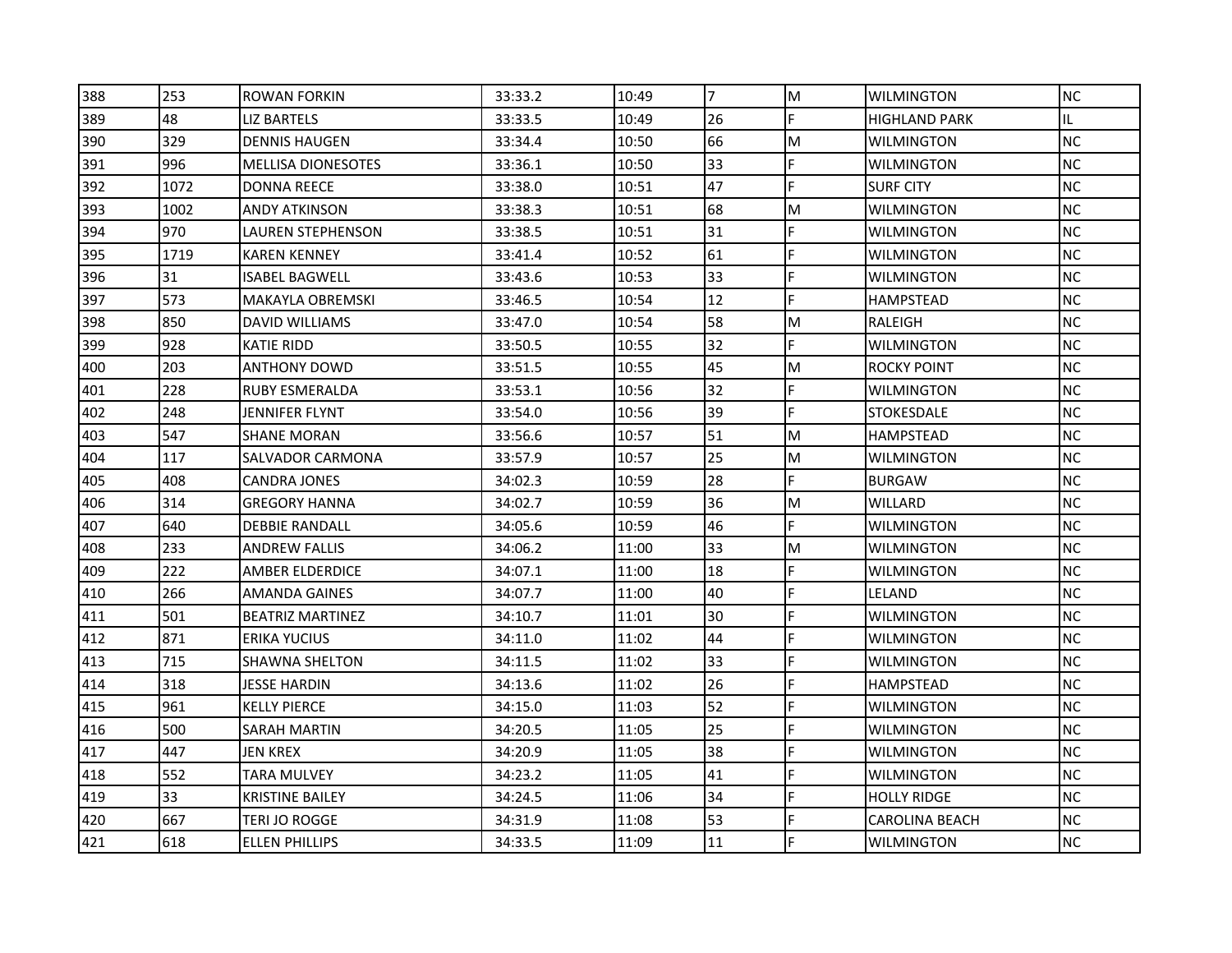| 422 | 1163 | SARAH PLESS              | 34:34.0 | 11:09 | 35 | F | <b>WILMINGTON</b> | <b>NC</b> |
|-----|------|--------------------------|---------|-------|----|---|-------------------|-----------|
| 423 | 706  | <b>RYAN SHAFER</b>       | 34:38.5 | 11:10 | 30 | M | WILMINGTON        | <b>NC</b> |
| 424 | 664  | <b>WANDY RODRIGUEZ</b>   | 34:39.3 | 11:11 | 31 | E | <b>RICHLANDS</b>  | <b>NC</b> |
| 425 | 1023 | LYDIA FURMAN             | 34:41.7 | 11:11 | 12 | F | <b>ATKINSON</b>   | <b>NC</b> |
| 426 | 918  | <b>GRAYSON LYNCH</b>     | 34:47.8 | 11:13 | 12 | M | <b>WILMINGTON</b> | <b>NC</b> |
| 427 | 230  | <b>DENISE EVANS</b>      | 34:48.0 | 11:14 | 49 | F | WILMINGTON        | <b>NC</b> |
| 428 | 404  | TERRI JOHNSON            | 34:49.8 | 11:14 | 41 | F | LELAND            | <b>NC</b> |
| 429 | 780  | DANIELLE THOMS           | 34:50.3 | 11:14 | 40 |   | <b>WILMINGTON</b> | <b>NC</b> |
| 430 | 367  | <b>ALEXIA HUNTER</b>     | 34:52.6 | 11:15 | 34 | F | <b>WILMINGTON</b> | <b>NC</b> |
| 431 | 812  | SANDRO VENTURA           | 34:56.6 | 11:16 | 35 | M | WILMINGTON        | <b>NC</b> |
| 432 | 141  | LAURA CLARK              | 35:00.0 | 11:17 | 50 | F | WILMINGTON        | <b>NC</b> |
| 433 | 132  | <b>HUGO CERVANTES</b>    | 35:01.8 | 11:18 | 32 | M | WILMINGTON        | <b>NC</b> |
| 434 | 764  | <b>DON SWEENEY</b>       | 35:04.6 | 11:19 | 34 | M | <b>WILMINGTON</b> | <b>NC</b> |
| 435 | 541  | <b>STACIE MINCY</b>      | 35:05.2 | 11:19 | 29 | F | <b>WILMINGTON</b> | <b>NC</b> |
| 436 | 510  | JENNIFER MCDANIELS-TITUS | 35:10.3 | 11:21 | 35 | F | WILMINGTON        | <b>NC</b> |
| 437 | 951  | JEN NOMIDES              | 35:11.4 | 11:21 | 33 | E | WILMINGTON        | <b>NC</b> |
| 438 | 805  | LESLIE TYLER             | 35:12.0 | 11:21 | 49 | F | WILMINGTON        | <b>NC</b> |
| 439 | 394  | AMY JEFFREY              | 35:20.5 | 11:24 | 50 |   | WILMINGTON        | <b>NC</b> |
| 440 | 958  | <b>SUSAN COLLINS</b>     | 35:22.1 | 11:25 | 54 | F | <b>WILMINGTON</b> | <b>NC</b> |
| 441 | 60   | <b>ASHLEY BIRD</b>       | 35:22.1 | 11:25 | 26 | F | WILMINGTON        | <b>NC</b> |
| 442 | 1161 | JENNIFER JENSEN          | 35:23.3 | 11:25 | 24 | F | WILMINGTON        | <b>NC</b> |
| 443 | 1162 | KATY JENSEN              | 35:23.7 | 11:25 | 26 |   | WILMINGTON        | <b>NC</b> |
| 444 | 140  | <b>CHARITY CLARK</b>     | 35:28.2 | 11:26 | 32 | F | WILMINGTON        | <b>NC</b> |
| 445 | 472  | JUSTIN LE DUC            | 35:29.0 | 11:27 | 32 | M | WILMINGTON        | <b>NC</b> |
| 446 | 296  | JAMES GREEN              | 35:32.8 | 11:28 | 51 | M | RALEIGH           | <b>NC</b> |
| 447 | 1056 | <b>KATIE MATHEWS</b>     | 35:34.0 | 11:28 | 39 | F | WILMINGTON        | <b>NC</b> |
| 448 | 224  | AMY CROMARTIE            | 35:35.0 | 11:29 | 40 | F | WILMINGTON        | <b>NC</b> |
| 449 | 40   | JOSE MARIA BANALES       | 35:35.7 | 11:29 | 14 | M | WILMINGTON        | <b>NC</b> |
| 450 | 320  | <b>ANITA HARRELL</b>     | 35:37.1 | 11:29 | 41 | E | <b>WILMINGTON</b> | <b>NC</b> |
| 451 | 688  | <b>KELLIE MANSS</b>      | 35:39.2 | 11:30 | 42 | F | LELAND            | <b>NC</b> |
| 452 | 649  | <b>MICHELLE REGISTER</b> | 35:40.9 | 11:30 | 44 | F | GREENVILLE        | <b>NC</b> |
| 453 | 1170 | ASHLEY ALDERSON          | 35:43.6 | 11:31 | 26 | F | WILMINGTON        | <b>NC</b> |
| 454 | 354  | <b>HAVEN HOLSINGER</b>   | 35:44.1 | 11:32 | 40 | F | WILMINGTON        | <b>NC</b> |
| 455 | 814  | <b>LAUREN VERZAAL</b>    | 35:45.2 | 11:32 | 16 |   | <b>WILMINGTON</b> | <b>NC</b> |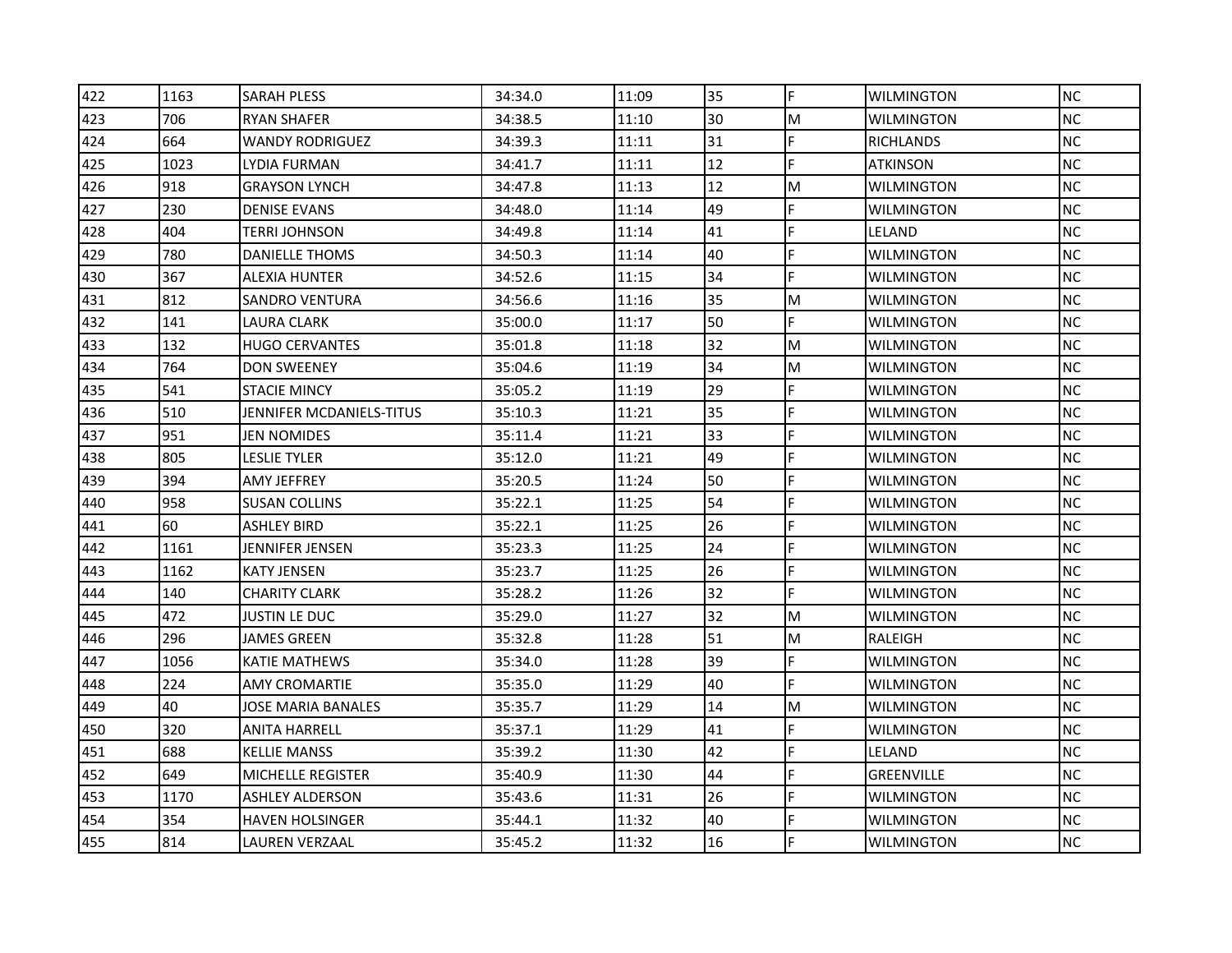| 456 | 859            | <b>SIMONE WILT</b>      | 35:45.7 | 11:32 | 7  | F | <b>WILMINGTON</b>   | <b>NC</b> |
|-----|----------------|-------------------------|---------|-------|----|---|---------------------|-----------|
| 457 | 860            | <b>TRACEL WILT</b>      | 35:46.0 | 11:32 | 43 | F | WILMINGTON          | <b>NC</b> |
| 458 | $\overline{7}$ | <b>CLAIRE ALTOMARE</b>  | 35:46.5 | 11:32 | 35 | F | <b>WILMINGTON</b>   | <b>NC</b> |
| 459 | 32             | JACQY BAILEY            | 35:46.6 | 11:32 | 28 | F | <b>WILMINGTON</b>   | <b>NC</b> |
| 460 | 705            | <b>SHANNON SEUFERT</b>  | 35:47.1 | 11:33 | 45 | F | WILMINGTON          | <b>NC</b> |
| 461 | 644            | TINA RAY                | 35:53.0 | 11:35 | 45 | F | WILMINGTON          | <b>NC</b> |
| 462 | 671            | YURI ROMAN              | 35:53.6 | 11:35 | 31 | F | WILMINGTON          | <b>NC</b> |
| 463 | 324            | <b>STEPHANIE HARRIS</b> | 35:54.2 | 11:35 | 44 |   | WILMINGTON          | <b>NC</b> |
| 464 | 483            | <b>MELISSA LYLES</b>    | 35:56.3 | 11:35 | 38 | F | <b>WILMINGTON</b>   | <b>NC</b> |
| 465 | 1099           | MELISSA WAGENSELLER     | 35:59.0 | 11:36 | 36 | F | WILMINGTON          | <b>NC</b> |
| 466 | 745            | <b>NATALIE SPENCER</b>  | 36:01.5 | 11:37 | 36 | F | WATHA               | <b>NC</b> |
| 467 | 819            | <b>SHAVONNY WALKER</b>  | 36:06.0 | 11:39 | 39 | F | WILMINGTON          | <b>NC</b> |
| 468 | 597            | JIM PARKER              | 36:13.6 | 11:41 | 32 | M | <b>WILMINGTON</b>   | <b>NC</b> |
| 469 | 600            | <b>ROBERT PARKER</b>    | 36:14.2 | 11:41 | 35 | M | <b>WILMINGTON</b>   | <b>NC</b> |
| 470 | 1105           | <b>HOLLY WIGLEY</b>     | 36:14.6 | 11:41 | 31 | F | WILMINGTON          | <b>NC</b> |
| 471 | 1095           | <b>BROOKE TULIPANI</b>  | 36:14.9 | 11:41 | 33 | F | WILMINGTON          | <b>NC</b> |
| 472 | 782            | <b>DAVID TOMA</b>       | 36:15.3 | 11:42 | 58 | M | WILMINGTON          | <b>NC</b> |
| 473 | 976            | <b>ROBERT NELSON</b>    | 36:15.6 | 11:42 | 50 | M | <b>WILMINGTON</b>   | <b>NC</b> |
| 474 | 1045           | <b>JENNIFER KING</b>    | 36:16.7 | 11:42 | 37 | F | <b>HAMPSTEAD</b>    | <b>NC</b> |
| 475 | 925            | <b>KELLY PETRUSKA</b>   | 36:17.7 | 11:42 | 36 | F | WILMINGTON          | <b>NC</b> |
| 476 | 905            | DARCIE HANSEN           | 36:17.8 | 11:42 | 34 | F | WILMINGTON          | <b>NC</b> |
| 477 | 839            | <b>KATHLEEN WHITE</b>   | 36:18.8 | 11:43 | 44 | F | WILMINGTON          | <b>NC</b> |
| 478 | 102            | <b>VANESSA CAIN</b>     | 36:29.9 | 11:46 | 60 | E | <b>WILMINGTON</b>   | NC        |
| 479 | 825            | <b>EMMA WALSH</b>       | 36:36.1 | 11:48 | 11 | F | <b>WILMINGTON</b>   | <b>NC</b> |
| 480 | 674            | <b>BLADIMIR ROSAS</b>   | 36:36.9 | 11:48 | 62 | M | WILMINGTON          | <b>NC</b> |
| 481 | 1124           | JENNIFER BUTZ           | 36:37.6 | 11:49 | 42 | F | WINNABOW            | <b>NC</b> |
| 482 | 963            | ZACHARY NOLAN           | 36:38.8 | 11:49 | 14 | M | WILMINGTON          | <b>NC</b> |
| 483 | 735            | <b>MORGAN SNEEDEN</b>   | 36:40.6 | 11:50 | 16 | F | WILMINGTON          | <b>NC</b> |
| 484 | 192            | <b>MEGAN DEMOLINA</b>   | 36:42.7 | 11:50 | 40 | F | <b>WILMINGTON</b>   | <b>NC</b> |
| 485 | 515            | <b>CAMILLE MCKEON</b>   | 36:42.8 | 11:50 | 58 | F | WILMINGTON          | <b>NC</b> |
| 486 | 109            | PAULINA CAPAR           | 36:44.2 | 11:51 | 25 | F | <b>WILMINGTON</b>   | <b>NC</b> |
| 487 | 126            | A CARRICO               | 36:47.1 | 11:52 | 55 | F | WILMINGTON          | <b>NC</b> |
| 488 | 1026           | <b>MARIE GEPHART</b>    | 36:51.4 | 11:53 | 31 | F | <b>WILMINGTON</b>   | <b>NC</b> |
| 489 | 1093           | <b>HEATHER TAYLOR</b>   | 36:56.2 | 11:55 | 43 |   | <b>JACKSONVILLE</b> | <b>NC</b> |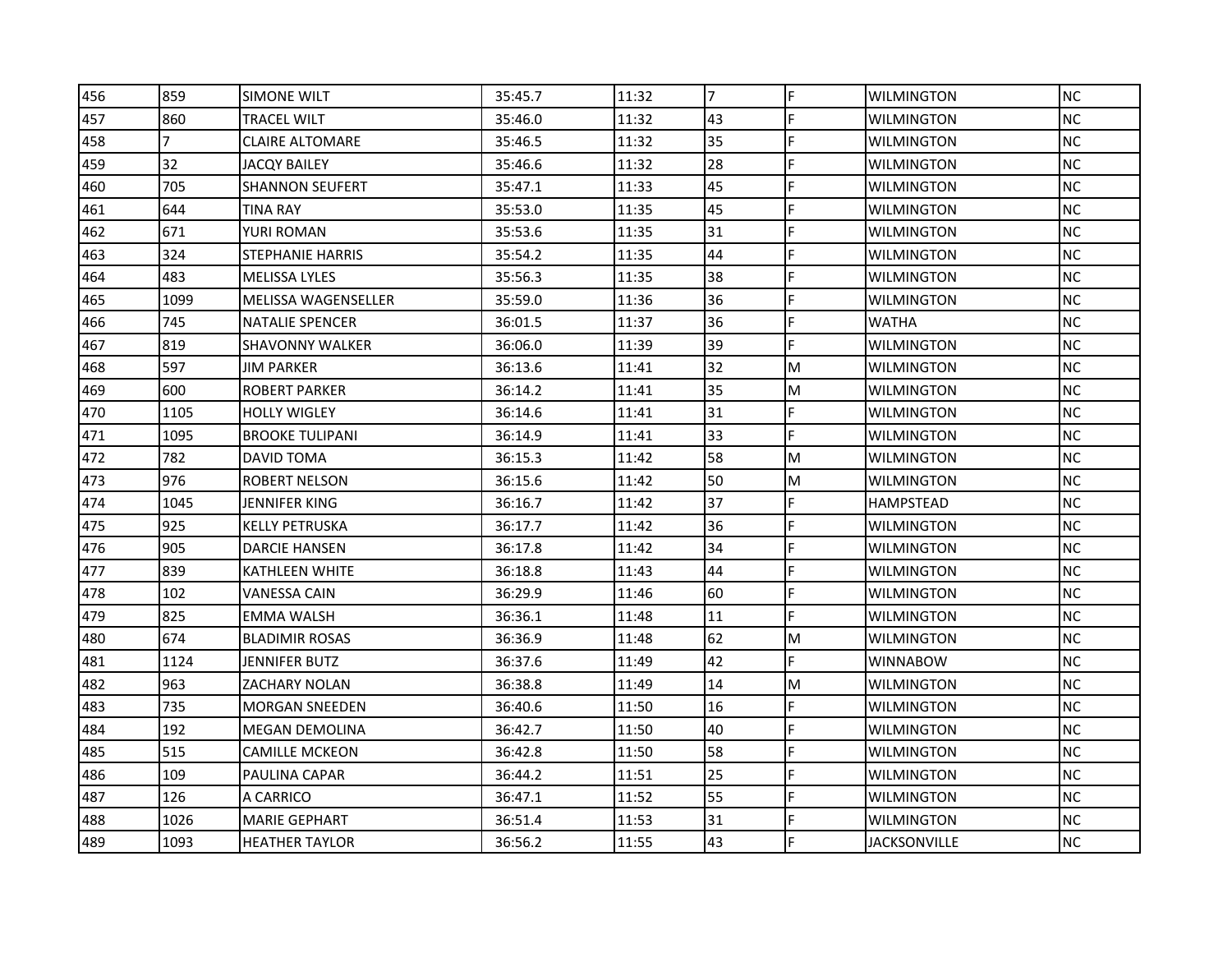| 490 | 114  | <b>CORI CARMICHAEL</b>   | 36:58.9 | 11:55 | 45 | F  | <b>HAMPSTEAD</b>   | <b>NC</b> |
|-----|------|--------------------------|---------|-------|----|----|--------------------|-----------|
| 491 | 1114 | <b>EDDIE SMITH</b>       | 37:03.1 | 11:57 | 62 | M  | GARLAND            | <b>NC</b> |
| 492 | 901  | <b>MARIEL FROST</b>      | 37:21.1 | 12:03 | 24 | E  | <b>WILMINGTON</b>  | <b>NC</b> |
| 493 | 710  | SHEILA SHARTLE           | 37:21.5 | 12:03 | 60 | F  | <b>WILMINGTON</b>  | <b>NC</b> |
| 494 | 1167 | <b>DAVID BRYDEN</b>      | 37:23.4 | 12:04 | 68 | M  | WILMINGTON         | <b>NC</b> |
| 495 | 868  | <b>CAROL YATES</b>       | 37:28.5 | 12:05 | 50 | F  | WILMINGTON         | <b>NC</b> |
| 496 | 244  | <b>KATHERINE FLORES</b>  | 37:28.5 | 12:05 | 15 | F  | WILMINGTON         | <b>NC</b> |
| 497 | 484  | <b>HEATHER LYNCH</b>     | 37:30.8 | 12:06 | 45 |    | <b>WILMINGTON</b>  | <b>NC</b> |
| 498 | 1716 | <b>LESLIE YOAS</b>       | 37:33.8 | 12:07 | 43 | F  | <b>WILMINGTON</b>  | <b>NC</b> |
| 499 | 1130 | <b>MARY HENDERSON</b>    | 37:36.4 | 12:08 | 45 | F  | <b>WILMINGTON</b>  | <b>NC</b> |
| 500 | 1153 | BROOKE M                 | 37:40.5 | 12:09 | 9  | F  | WILMINGTON         | <b>NC</b> |
| 501 | 1152 | <b>JENNIFER MCFARLIN</b> | 37:40.8 | 12:09 | 41 | F  | WILMINGTON         | <b>NC</b> |
| 502 | 820  | <b>GARLAND WALL</b>      | 37:41.2 | 12:09 | 47 | M  | WILMINGTON         | <b>NC</b> |
| 503 | 174  | <b>BRYAN CUNNINGHAM</b>  | 37:42.2 | 12:10 | 46 | M  | <b>WILMINGTON</b>  | <b>NC</b> |
| 504 | 104  | ANDREA CAMPBELL          | 37:45.3 | 12:11 | 45 | F  | WILMINGTON         | <b>NC</b> |
| 505 | 205  | NAREERAT DOWD            | 37:47.8 | 12:11 | 37 | F  | <b>ROCKY POINT</b> | <b>NC</b> |
| 506 | 289  | CECILIA GOMEZ            | 37:52.0 | 12:13 | 33 | F  | WILMINGTON         | <b>NC</b> |
| 507 | 385  | JENNIE JACKSON           | 37:57.6 | 12:15 | 34 | F  | WILMINGTON         | <b>NC</b> |
| 508 | 365  | MIA HULGIN               | 37:59.2 | 12:15 | 18 | F  | <b>WILMINGTON</b>  | <b>NC</b> |
| 509 | 691  | <b>JULIE MAREK</b>       | 37:59.5 | 12:15 | 46 | F  | WILMINGTON         | <b>NC</b> |
| 510 | 471  | CRYSTAL LE DUC           | 38:00.0 | 12:15 | 30 | F  | WILMINGTON         | NC        |
| 511 | 384  | <b>BRIANNE JABLOW</b>    | 38:00.4 | 12:15 | 30 |    | WILMINGTON         | <b>NC</b> |
| 512 | 668  | <b>ANABELLA ROITHNER</b> | 38:00.7 | 12:15 | 15 | F  | <b>WILMINGTON</b>  | <b>NC</b> |
| 513 | 1708 | <b>CHRISTY THOMPSON</b>  | 38:01.9 | 12:16 | 40 |    | <b>WILMINGTON</b>  | <b>NC</b> |
| 514 | 988  | <b>AMY SMITH</b>         | 38:01.9 | 12:16 | 34 | F  | <b>WILMINGTON</b>  | <b>NC</b> |
| 515 | 1143 | ANNA WEDINGTON           | 38:02.0 | 12:16 | 40 |    | WILMINGTON         | <b>NC</b> |
| 516 | 545  | ALICE MOORE              | 38:02.4 | 12:16 | 41 | F  | WILMINGTON         | <b>NC</b> |
| 517 | 937  | CARLA WEISS              | 38:05.5 | 12:17 | 37 | F  | WILMINGTON         | <b>NC</b> |
| 518 | 1062 | LYSSA MOONEY             | 38:06.9 | 12:17 | 25 |    | LELAND             | <b>NC</b> |
| 519 | 390  | SUZANNE JALOT            | 38:08.1 | 12:18 | 40 | F  | <b>WILMINGTON</b>  | <b>NC</b> |
| 520 | 921  | <b>LINDSAY MAYTON</b>    | 38:10.7 | 12:19 | 38 | F  | LELAND             | <b>NC</b> |
| 521 | 433  | <b>BECKY KING</b>        | 38:13.1 | 12:20 | 45 | E  | <b>CARY</b>        | <b>NC</b> |
| 522 | 720  | <b>STANLEY SILAS</b>     | 38:13.1 | 12:20 | 33 | M  | WILMINGTON         | <b>NC</b> |
| 523 | 272  | <b>JENNY DAHL</b>        | 38:15.7 | 12:20 | 34 | F. | <b>WILMINGTON</b>  | <b>NC</b> |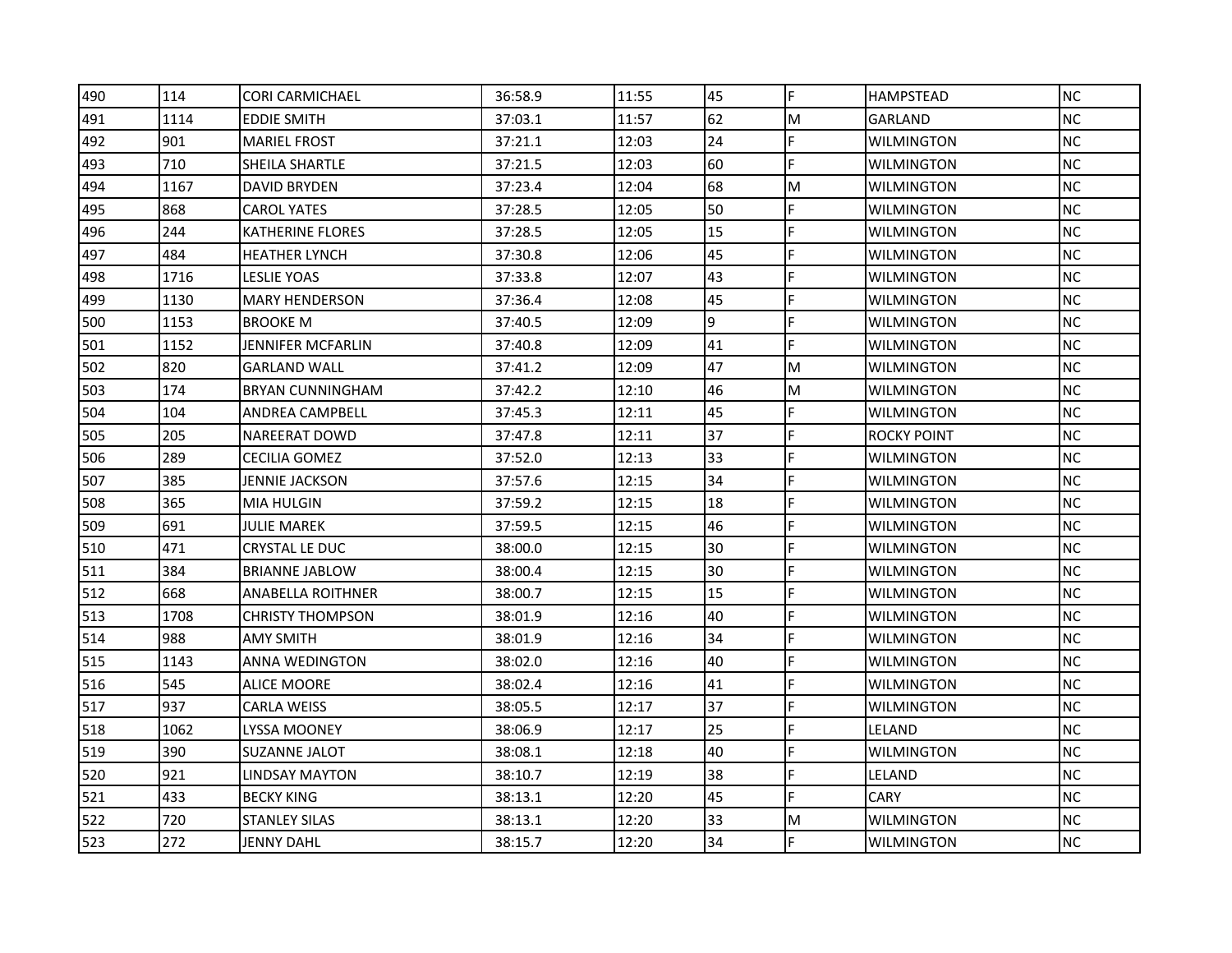| 524 | 260        | <b>LIZA FRAKE</b>        | 38:15.7 | 12:20          | 34             | F  | <b>ILELAND</b>        | <b>NC</b>  |
|-----|------------|--------------------------|---------|----------------|----------------|----|-----------------------|------------|
| 525 | 326        | ABBY HASTINGS            | 38:15.8 | 12:20          | 34             | F  | WILMINGTON            | <b>NC</b>  |
| 526 | 709        | LYNDA SHARPE             | 38:16.0 | 12:21          | 54             | F  | WILMINGTON            | NC         |
|     | 630        | <b>MEGAN PRATT</b>       |         | 12:22          | 37             | F. |                       | NC.        |
| 527 | 328        | AMANDA HATCHER           | 38:21.2 |                | 29             | F  | <b>WILMINGTON</b>     | <b>NC</b>  |
| 528 | 418        |                          | 38:25.5 | 12:24          |                | F  | <b>WILMINGTON</b>     | <b>NC</b>  |
| 529 |            | <b>MICHELLE KARRAS</b>   | 38:26.2 | 12:24          | 45<br>24       | F  | <b>WILMINGTON</b>     |            |
| 530 | 1075<br>13 | <b>COURTNEY REICHERT</b> | 38:36.2 | 12:27<br>12:28 | 18             | F  | <b>WILMINGTON</b>     | NC.<br>NC. |
| 531 |            | <b>ELIZABETH ANDREWS</b> | 38:40.5 |                |                |    | HAMPSTEAD             |            |
| 532 | 225        | ASHLEE ENGLISH           | 38:43.1 | 12:29          | 26             | F  | <b>WILMINGTON</b>     | <b>NC</b>  |
| 533 | 975        | <b>CHRISTINA FERRIS</b>  | 38:45.9 | 12:30          | 26             | F  | <b>WILMINGTON</b>     | NC.        |
| 534 | 974        | ROBIN NELSON             | 38:46.5 | 12:30          | 46             | F  | WILMINGTON            | NC         |
| 535 | 194        | <b>NESLY DIAZ</b>        | 38:49.2 | 12:31          | 21             | F  | WILMINGTON            | <b>NC</b>  |
| 536 | 61         | DECIA BLACKMAN           | 38:55.8 | 12:33          | 42             | F  | WILMINGTON            | NC         |
| 537 | 512        | JORDAN MCEWEN            | 39:02.7 | 12:35          | 36             | F  | WILMINGTON            | NC         |
| 538 | 494        | <b>GINA MARCUM</b>       | 39:03.0 | 12:36          | 49             | F  | WILMINGTON            | NC.        |
| 539 | 159        | LATISHA CORPENING        | 39:09.3 | 12:38          | 32             | F  | WINNABOW              | NC         |
| 540 | 405        | VALERIE JOHNSON          | 39:09.3 | 12:38          | 39             | F  | <b>WILMINGTON</b>     | NC.        |
| 541 | 962        | ABIGAIN NOLAN            | 39:09.7 | 12:38          | $\overline{7}$ | F  | <b>WILMINGTON</b>     | <b>NC</b>  |
| 542 | 368        | <b>LYANA HUNTER</b>      | 39:12.7 | 12:39          | 39             | F  | <b>CAROLINA BEACH</b> | NC.        |
| 543 | 1005       | SAMANTHA BARTH           | 39:14.4 | 12:39          | 28             | F  | LELAND                | NC         |
| 544 | 544        | <b>CATHY MOLL</b>        | 39:16.8 | 12:40          | 61             | F  | WILMINGTON            | NC.        |
| 545 | 236        | <b>RICK FERRELL</b>      | 39:17.6 | 12:40          | 60             | M  | WILMINGTON            | ΝC         |
| 546 | 701        | PATRICIA SCHIZZANO       | 39:23.0 | 12:42          | 44             | F  | WILMINGTON            | <b>NC</b>  |
| 547 | 17         | ALEJANDRA ARELLANO       | 39:41.4 | 12:48          | 24             | F  | <b>WILMINGTON</b>     | <b>NC</b>  |
| 548 | 856        | <b>DON WILLIAMSON</b>    | 39:44.2 | 12:49          | 75             | M  | <b>WILMINGTON</b>     | NC         |
| 549 | 768        | KIMBERLY TANCRELLE       | 39:46.3 | 12:50          | 32             | F  | WIMINGTON             | NC         |
| 550 | 927        | <b>KAREN RICHTER</b>     | 39:48.7 | 12:50          | 35             | F  | WILMINGTON            | NC.        |
| 551 | 924        | <b>ERIN NOLAN</b>        | 39:48.8 | 12:50          | 33             | F  | <b>HAMPSTEAD</b>      | NC.        |
| 552 | 853        | KAYLAN WILLIAMS          | 39:50.6 | 12:51          | 31             | F  | <b>WILMINGTON</b>     | NC.        |
| 553 | 556        | <b>TIMIKA MURPHY</b>     | 39:50.8 | 12:51          | 27             | F  | CASTLE HAYNE          | <b>NC</b>  |
| 554 | 183        | ED DAUGHTRIDGE           | 39:52.7 | 12:52          | 46             | M  | WILMINGTON            | <b>NC</b>  |
| 555 | 596        | <b>ELLEN PARKER</b>      | 39:54.1 | 12:52          | 54             | F  | WILMINGTON            | <b>NC</b>  |
| 556 | 598        | KATHY PARKER             | 39:54.1 | 12:52          | 55             | F  | WILMINGTON            | NC.        |
| 557 | 942        | SABRINA MYERS            | 39:56.2 | 12:53          | 9              | F  | <b>WILMINGTON</b>     | ΝC         |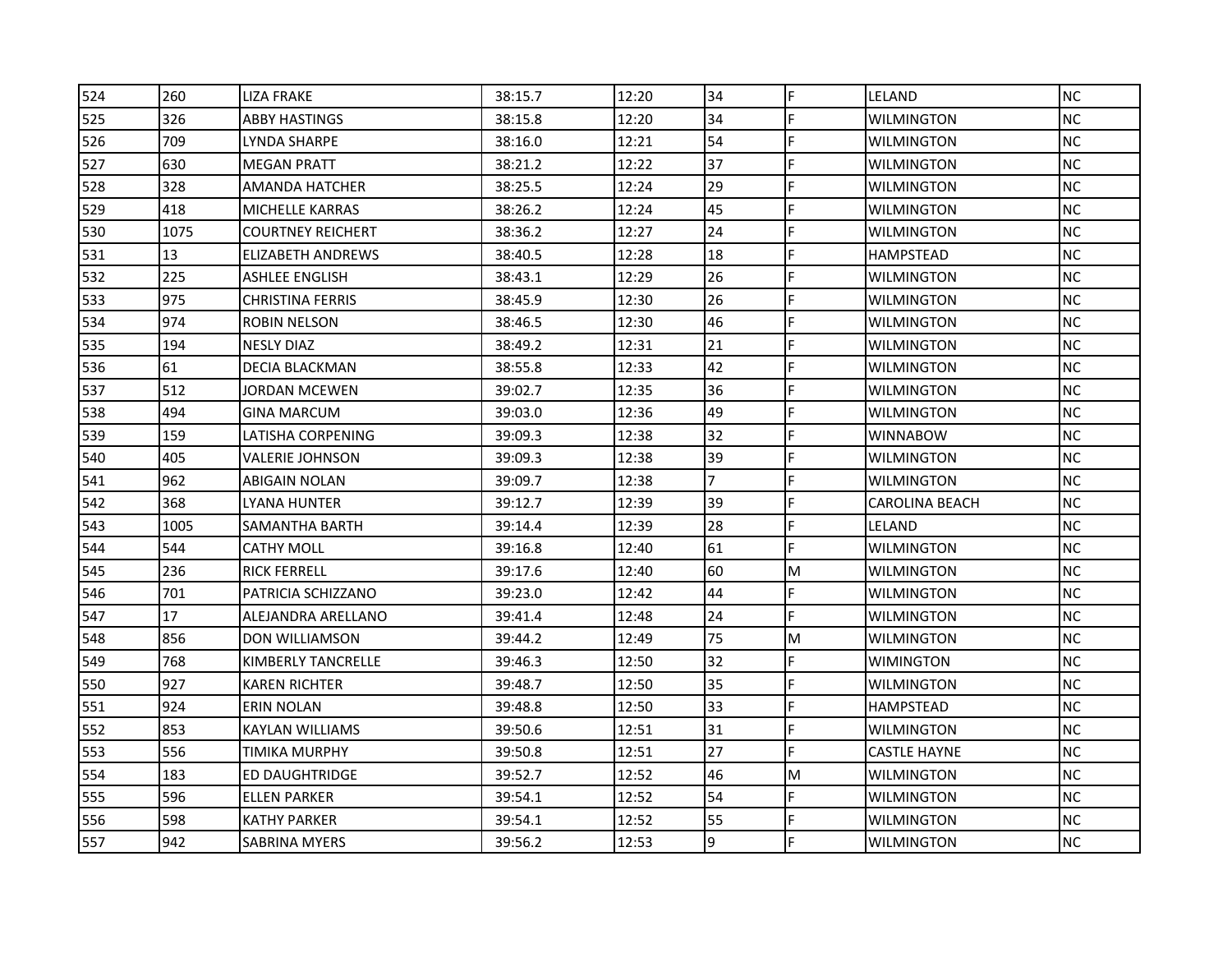| 558 | 459  | <b>JIM LANCASTER</b>     | 39:57.6 | 12:53 | 53 | M | <b>WILMINGTON</b>         | <b>NC</b> |
|-----|------|--------------------------|---------|-------|----|---|---------------------------|-----------|
| 559 | 941  | JENNIFER MYERS           | 40:01.9 | 12:55 | 44 |   | <b>WILMINGTON</b>         | <b>NC</b> |
| 560 | 42   | <b>NORMA BANALES</b>     | 40:07.8 | 12:56 | 43 | F | <b>WILMINGTON</b>         | <b>NC</b> |
| 561 | 84   | <b>ALISHA BROWN</b>      | 40:13.7 | 12:58 | 35 | F | WILLARD                   | <b>NC</b> |
| 562 | 213  | <b>BECKY DUS</b>         | 40:16.0 | 12:59 | 72 | F | SOUTHPORT                 | <b>NC</b> |
| 563 | 419  | MARY K KAYLER            | 40:16.7 | 12:59 | 44 | F | LELAND                    | <b>NC</b> |
| 564 | 1057 | KATIE MILLER             | 40:16.8 | 12:59 | 25 | F | WILMINGTON                | <b>NC</b> |
| 565 | 755  | <b>ASHLEY STILLWAUGH</b> | 40:22.3 | 13:01 | 29 | F | <b>WILMINGTON</b>         | <b>NC</b> |
| 566 | 889  | <b>MARK CAFFAREL</b>     | 40:30.6 | 13:04 | 56 | M | LELAND                    | <b>NC</b> |
| 567 | 972  | JOHN MARTIN              | 40:36.2 | 13:06 | 59 | M | WILMINGTON                | <b>NC</b> |
| 568 | 719  | KIMBERLY SILAS           | 40:42.9 | 13:08 | 34 |   | WILMINGTON                | <b>NC</b> |
| 569 | 923  | FELICIA NEMEC            | 40:46.6 | 13:09 | 18 | F | WILMINGTON                | <b>NC</b> |
| 570 | 919  | AMANDA MAURER            | 40:46.6 | 13:09 | 27 | F | <b>WILMINGTON</b>         | <b>NC</b> |
| 571 | 199  | TODD DION                | 41:06.0 | 13:15 | 36 | M | <b>WILMINGTON</b>         | <b>NC</b> |
| 572 | 401  | LORI JOHNSON             | 41:06.5 | 13:15 | 43 | F | WILMINGTON                | <b>NC</b> |
| 573 | 198  | GREG DION                | 41:08.2 | 13:16 | 67 | M | HAMPSTEAD                 | <b>NC</b> |
| 574 | 1069 | DAN OTTE                 | 41:19.2 | 13:20 | 75 | M | <b>MANTEO</b>             | <b>NC</b> |
| 575 | 1110 | <b>ANN FORHBOSE</b>      | 41:21.4 | 13:20 | 57 |   | <b>WRIGHTSVILLE BEACH</b> | <b>NC</b> |
| 576 | 1109 | <b>CINDY POPAJOHN</b>    | 41:22.9 | 13:21 | 47 | F | <b>WILMINGTON</b>         | <b>NC</b> |
| 577 | 1108 | ALEXA WINSTEAD           | 41:23.3 | 13:21 | 45 | F | WILMINGTON                | <b>NC</b> |
| 578 | 1168 | ALISHA PRICE             | 41:23.9 | 13:21 | 22 | F | WILMINGTON                | <b>NC</b> |
| 579 | 80   | JENNIFER BROOKS          | 41:31.6 | 13:24 | 46 |   | WILMINGTON                | <b>NC</b> |
| 580 | 1566 | <b>DEBORAH OLIVER</b>    | 41:33.4 | 13:24 | 57 | F | WILMINGTON                | <b>NC</b> |
| 581 | 306  | <b>BRITTNEY GUERIN</b>   | 41:33.5 | 13:24 | 29 |   | <b>WILMINGTON</b>         | <b>NC</b> |
| 582 | 434  | DREW KING                | 41:35.7 | 13:25 | 54 | M | <b>WILMINGTON</b>         | <b>NC</b> |
| 583 | 588  | ABE PADILLA              | 41:38.5 | 13:26 | 15 | M | WILMINGTON                | <b>NC</b> |
| 584 | 589  | JESSE PADILLA            | 41:38.5 | 13:26 | 15 | M | WILMINGTON                | <b>NC</b> |
| 585 | 584  | KAMMIE OUTLAW            | 41:42.6 | 13:27 | 28 | M | WILMINGTON                | <b>NC</b> |
| 586 | 583  | <b>DOUGLAS OUTLAW</b>    | 41:42.9 | 13:27 | 28 | M | <b>WILMINGTON</b>         | <b>NC</b> |
| 587 | 276  | <b>DEVINN GEESON</b>     | 41:46.4 | 13:28 | 46 | F | <b>WILMINGTON</b>         | <b>NC</b> |
| 588 | 949  | JILLIAN GEORGE           | 41:53.0 | 13:31 | 54 | F | <b>BURGAW</b>             | <b>NC</b> |
| 589 | 580  | JANET O'NEIL             | 41:53.8 | 13:31 | 59 | F | WILMINGTON                | <b>NC</b> |
| 590 | 761  | TYSHEA SUTTON            | 41:57.5 | 13:32 | 32 | F | <b>BURGAW</b>             | <b>NC</b> |
| 591 |      |                          | 42:13.2 | 13:37 | 35 |   | <b>WILMINGTON</b>         | <b>NC</b> |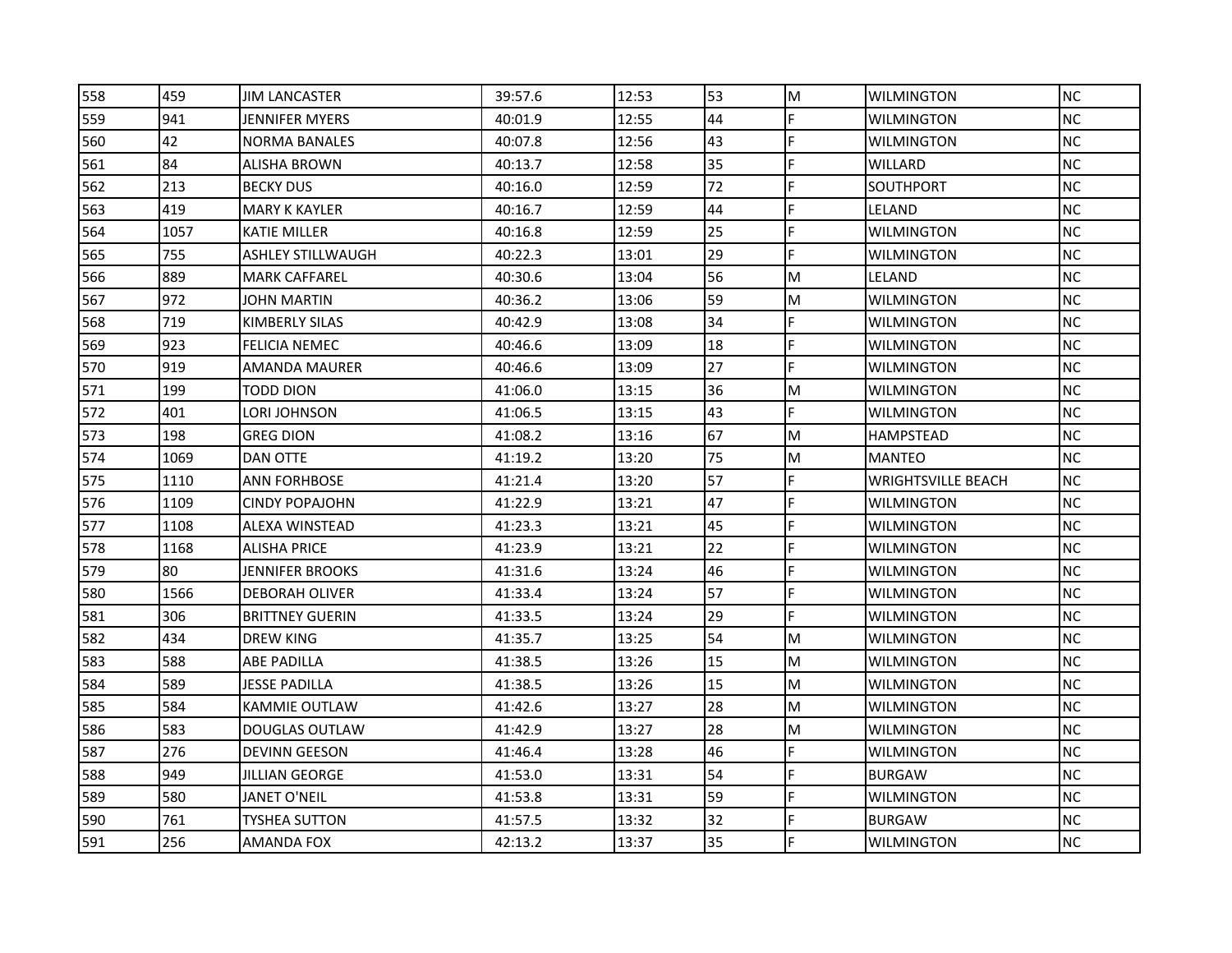| 592 | 105  | <b>CANDACE CAMPBELL</b>    | 42:13.9 | 13:37 | 25             | M | <b>WILMINGTON</b> | <b>NC</b> |
|-----|------|----------------------------|---------|-------|----------------|---|-------------------|-----------|
| 593 | 259  | <b>MARY ELLIS FOX</b>      | 42:14.0 | 13:37 | $\overline{7}$ |   | WILMINGTON        | <b>NC</b> |
| 594 | 441  | <b>BARBARA KORNEGAY</b>    | 42:24.4 | 13:41 | 37             | F | <b>WILMINGTON</b> | <b>NC</b> |
| 595 | 442  | <b>MERRY LYNN KORNEGAY</b> | 42:24.5 | 13:41 | 63             | F | <b>WILMINGTON</b> | <b>NC</b> |
| 596 | 813  | CHRISTIAN VERZAAL          | 42:25.4 | 13:41 | 42             | F | WILMINGTON        | <b>NC</b> |
| 597 | 460  | TRICIA LANCASTER           | 42:27.3 | 13:42 | 47             | F | WILMINGTON        | <b>NC</b> |
| 598 | 416  | WILLIAM KARNS              | 42:27.4 | 13:42 | 57             | M | WILMINGTON        | <b>NC</b> |
| 599 | 683  | JOANNE LEE                 | 42:34.3 | 13:44 | 50             | F | <b>WILMINGTON</b> | <b>NC</b> |
| 600 | 788  | <b>TYLER TOROK</b>         | 42:36.1 | 13:45 | 34             | F | <b>WILMINGTON</b> | <b>NC</b> |
| 601 | 79   | JEREMY BRITT               | 42:43.1 | 13:47 | 38             | M | <b>BURGAW</b>     | <b>NC</b> |
| 602 | 566  | ROSA NIXON                 | 42:51.9 | 13:49 | 39             |   | WILMINGTON        | <b>NC</b> |
| 603 | 398  | <b>GABBY JOHNSON</b>       | 42:57.7 | 13:51 | 16             | F | WILMINGTON        | <b>NC</b> |
| 604 | 87   | JODI BROWN                 | 42:58.4 | 13:52 | 43             |   | LELAND            | <b>NC</b> |
| 605 | 939  | JESSIE HEIM                | 42:59.5 | 13:52 | 30             |   | <b>WILMINGTON</b> | <b>NC</b> |
| 606 | 943  | AMANDA MCCLOUD             | 42:59.8 | 13:52 | 29             | F | WILMINGTON        | <b>NC</b> |
| 607 | 613  | AIMEE PERRY                | 43:01.1 | 13:53 | 43             | F | HAMPSTEAD         | <b>NC</b> |
| 608 | 945  | ALLYE TAYLOR               | 43:01.1 | 13:53 | 20             | F | HAMPSTEAD         | <b>NC</b> |
| 609 | 475  | JENNIFER LIVINGSTON        | 43:04.2 | 13:54 | 36             |   | WILMINGTON        | <b>NC</b> |
| 610 | 444  | <b>ROBIN GAUSE</b>         | 43:04.4 | 13:54 | 54             | F | <b>WILMINGTON</b> | <b>NC</b> |
| 611 | 822  | <b>SUSANNE WALLACE</b>     | 43:07.8 | 13:55 | 41             | F | WILMINGTON        | <b>NC</b> |
| 612 | 73   | ELAINE BOONE               | 43:10.6 | 13:55 | 65             | F | ST. JAMES         | <b>NC</b> |
| 613 | 284  | TRICIA DOUGHERTY           | 43:18.7 | 13:58 | 56             |   | WILMINGTON        | <b>NC</b> |
| 614 | 14   | <b>MELISSA ANDREWS</b>     | 43:23.2 | 13:59 | 15             | F | <b>HAMPSTEAD</b>  | <b>NC</b> |
| 615 | 45   | <b>MYRTIS BARKER</b>       | 43:24.5 | 14:00 | 65             |   | LELAND            | <b>NC</b> |
| 616 | 176  | <b>TRACY CYR</b>           | 43:32.1 | 14:03 | 50             | F | <b>WILMINGTON</b> | <b>NC</b> |
| 617 | 191  | <b>COURTNEY DELISLE</b>    | 43:35.1 | 14:04 | 25             | F | CAROLINA BEACH    | <b>NC</b> |
| 618 | 1076 | <b>DEBBIE REYNOLDS</b>     | 43:45.4 | 14:07 | 52             | F | SOUTHPORT         | <b>NC</b> |
| 619 | 1145 | JANELLE ZARATE             | 43:45.9 | 14:07 | 10             | F | WILMINGTON        | NC.       |
| 620 | 1052 | <b>AVERY LANIER</b>        | 44:02.7 | 14:12 | 28             | F | <b>BURGAW</b>     | <b>NC</b> |
| 621 | 1154 | <b>JACQUELINE MCFARLIN</b> | 44:04.2 | 14:13 | $\mathbf{1}$   | F | <b>WILMINGTON</b> | <b>NC</b> |
| 622 | 562  | TELEA NEWKIRK              | 44:12.4 | 14:15 | 42             | F | RALEIGH           | <b>NC</b> |
| 623 | 508  | SHERRI MCCARTY             | 44:16.8 | 14:17 | 57             | F | WILMINGTON        | <b>NC</b> |
| 624 | 882  | SPENCER ALEXANDER          | 44:17.0 | 14:17 | 22             | F | WILMINGTON        | <b>NC</b> |
| 625 | 809  | <b>GLADYS VASILE</b>       | 44:30.7 | 14:21 | 64             |   | <b>WILMINGTON</b> | <b>NC</b> |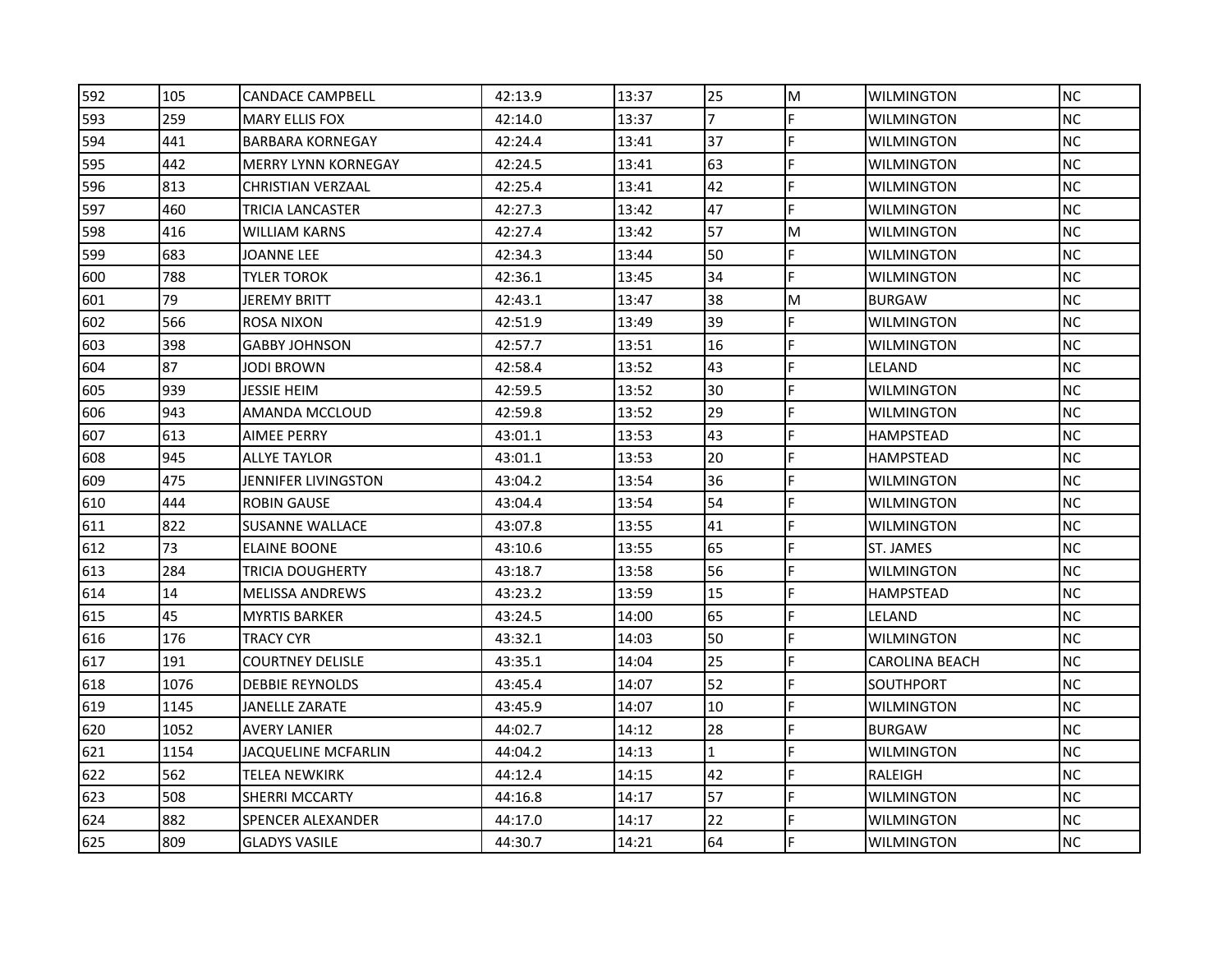| 626 | 506  | LAVONDA HOWARD           | 44:30.9 | 14:21 | 48 | F | <b>WILMINGTON</b>   | <b>NC</b> |
|-----|------|--------------------------|---------|-------|----|---|---------------------|-----------|
| 627 | 867  | <b>ALEX YATES</b>        | 44:31.9 | 14:22 | 22 |   | WILMINGTON          | <b>NC</b> |
| 628 | 1151 | ABBY BRANCO              | 44:35.2 | 14:23 | 13 | F | <b>WILMINGTON</b>   | <b>NC</b> |
| 629 | 865  | TAMMY WYNN               | 44:36.8 | 14:23 | 49 | F | <b>WILMINGTON</b>   | <b>NC</b> |
| 630 | 119  | <b>CHRISTY BRANCO</b>    | 44:43.4 | 14:25 | 45 | F | WILMINGTON          | <b>NC</b> |
| 631 | 153  | <b>CATHERINE CONNELL</b> | 44:43.8 | 14:25 | 45 | F | LELAND              | <b>NC</b> |
| 632 | 370  | JULIE HURST              | 44:44.3 | 14:26 | 23 | E | <b>FAYETTEVILLE</b> | <b>NC</b> |
| 633 | 771  | KATIE TAYLOR             | 44:44.5 | 14:26 | 29 |   | WILMINGTON          | <b>NC</b> |
| 634 | 279  | <b>KARI GLOVER</b>       | 44:44.5 | 14:26 | 34 | F | <b>WILMINGTON</b>   | <b>NC</b> |
| 635 | 503  | <b>NANCY MARTINEZ</b>    | 44:50.7 | 14:28 | 40 | F | WILMINGTON          | <b>NC</b> |
| 636 | 874  | IRMA ZARATE              | 44:51.7 | 14:28 | 35 |   | WILMINGTON          | <b>NC</b> |
| 637 | 308  | KARINA GUZMAN            | 45:16.0 | 14:36 | 32 | F | WILMINGTON          | <b>NC</b> |
| 638 | 684  | KAYLA RUVALCABA          | 45:17.6 | 14:36 | 20 |   | <b>WILMINGTON</b>   | <b>NC</b> |
| 639 | 196  | SARAH DIGMANN            | 45:27.2 | 14:40 | 35 |   | <b>WINNABOW</b>     | <b>NC</b> |
| 640 | 1128 | RAMONA HENSON            | 45:34.4 | 14:42 | 36 | F | WILMINGTON          | <b>NC</b> |
| 641 | 533  | CHRISTINE JUDD           | 45:45.6 | 14:45 | 37 | E | LELAND              | <b>NC</b> |
| 642 | 361  | <b>CHRISTY HOWE</b>      | 46:00.9 | 14:50 | 41 | F | WILMINGTON          | <b>NC</b> |
| 643 | 1034 | <b>KIRA HEPPE</b>        | 46:33.6 | 15:01 | 9  |   | <b>CASTLE HAYNE</b> | <b>NC</b> |
| 644 | 1033 | ANDREA HEPPE             | 46:35.0 | 15:02 | 42 | F | <b>CASTLE HAYNE</b> | <b>NC</b> |
| 645 | 355  | ELIZABETH HOOD           | 46:39.9 | 15:03 | 54 | F | WILMINGTON          | <b>NC</b> |
| 646 | 516  | <b>MARVETTA MCKOY</b>    | 46:40.0 | 15:03 | 48 | F | LELAND              | <b>NC</b> |
| 647 | 922  | FELICIA MYOTT            | 46:45.9 | 15:05 | 54 |   | WILMINGTON          | <b>NC</b> |
| 648 | 57   | RANDELL WOODRUFF         | 47:12.3 | 15:14 | 57 | M | <b>SURF CITY</b>    | <b>NC</b> |
| 649 | 476  | SPRING LLEWELLYN         | 47:13.5 | 15:14 | 62 | E | HAMPSTEAD           | <b>NC</b> |
| 650 | 50   | <b>APRIL BATTEN</b>      | 47:18.2 | 15:15 | 35 | F | WILLARD             | <b>NC</b> |
| 651 | 1024 | <b>SHARON GAUSE</b>      | 47:20.4 | 15:16 | 59 | F | <b>CASTLE HAYNE</b> | <b>NC</b> |
| 652 | 534  | KAREN METIUS-HOUSE       | 47:40.5 | 15:23 | 41 | F | WILMINGTON          | <b>NC</b> |
| 653 | 69   | AMY BOEHM                | 47:43.1 | 15:24 | 48 | F | <b>HAMPSTEAD</b>    | <b>NC</b> |
| 654 | 838  | <b>FRANCES WHITE</b>     | 47:46.2 | 15:25 | 60 | F | <b>WILMINGTON</b>   | <b>NC</b> |
| 655 | 436  | AMY KITTING              | 47:46.2 | 15:25 | 55 | F | <b>WILMINGTON</b>   | <b>NC</b> |
| 656 | 1080 | <b>MITZI RODGERS</b>     | 47:47.7 | 15:25 | 48 | F | HAMPSTEAD           | <b>NC</b> |
| 657 | 1030 | ANN HANNAN               | 47:47.8 | 15:25 | 66 | F | WILLARD             | <b>NC</b> |
| 658 | 374  | <b>GUSTAVO IBARRA</b>    | 47:49.7 | 15:25 | 32 | M | WILMINGTON          | <b>NC</b> |
| 659 | 491  | <b>MAUREEN THOMAS</b>    | 48:22.7 | 15:36 | 40 |   | <b>WILMINGTON</b>   | <b>NC</b> |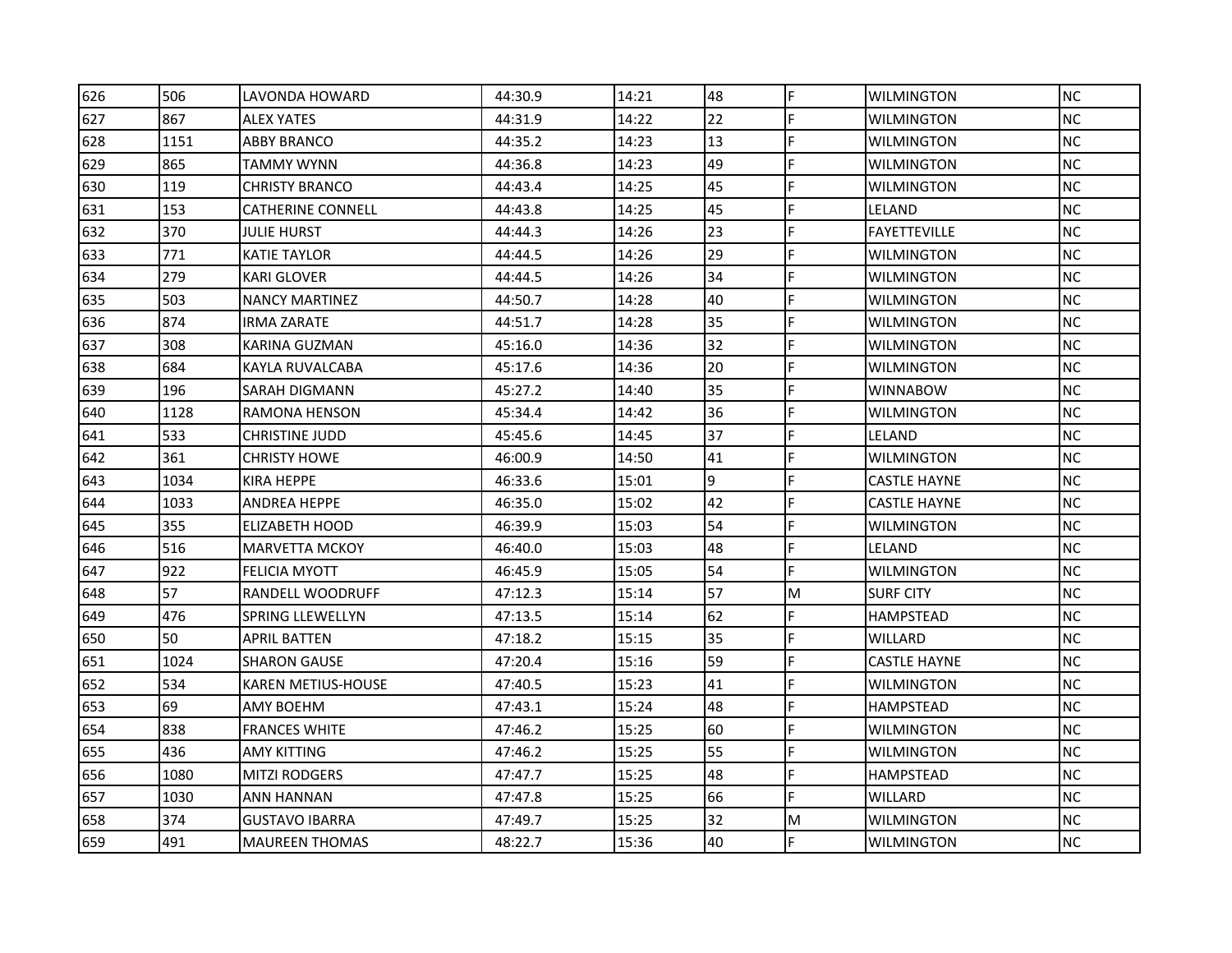| 660 | 1134         | <b>ROGER HAMRICK</b>    | 48:23.1 | 15:36 | 62 | M | <b>WILMINGTON</b> | <b>NC</b> |
|-----|--------------|-------------------------|---------|-------|----|---|-------------------|-----------|
| 661 | 971          | ARMELIA JONES           | 48:55.4 | 15:47 | 99 |   | WILMINGTON        | <b>NC</b> |
| 662 | 1707         | <b>TAMMY TANN</b>       | 48:56.8 | 15:47 | 37 | F | <b>WILMINGTON</b> | <b>NC</b> |
| 663 | 736          | LISA SOHASKEY           | 48:57.3 | 15:47 | 41 | F | <b>WILMINGTON</b> | <b>NC</b> |
| 664 | 811          | SAMANTHA VENIER         | 48:57.8 | 15:47 | 29 | F | ROCKY POINT       | <b>NC</b> |
| 665 | 218          | KIMBERLY EASON          | 49:03.9 | 15:49 | 34 | F | WILMINGTON        | <b>NC</b> |
| 666 | 502          | MIRIAM MARTINEZ         | 49:08.3 | 15:51 | 19 | E | WILMINGTON        | <b>NC</b> |
| 667 | $\mathbf{1}$ | MIRIAM ACEVECADO        | 49:08.5 | 15:51 | 38 |   | <b>WILMINGTON</b> | <b>NC</b> |
| 668 | 423          | <b>BRIDGET KELLY</b>    | 49:23.2 | 15:56 | 35 | F | <b>SEATTLE</b>    | <b>WA</b> |
| 669 | 571          | NORMA NORWOOD           | 49:28.7 | 15:57 | 67 | F | WILMINGTON        | <b>NC</b> |
| 670 | 912          | <b>CAROLINE KEELER</b>  | 49:33.2 | 15:59 | 47 |   | WILMINGTON        | <b>NC</b> |
| 671 | 615          | <b>KAY KING</b>         | 49:33.4 | 15:59 | 53 | F | WILMINGTON        | <b>NC</b> |
| 672 | 1096         | LYNN VANN               | 49:34.6 | 15:59 | 51 |   | <b>WILMINGTON</b> | <b>NC</b> |
| 673 | 1083         | <b>SUSAN SALEM</b>      | 49:34.7 | 15:59 | 57 |   | <b>HOLLYRIDGE</b> | <b>NC</b> |
| 674 | 722          | <b>KYMBERLY SIMMONS</b> | 49:35.4 | 15:59 | 23 | F | SHALLOTTE         | <b>NC</b> |
| 675 | 431          | KELLY KIMBLE            | 49:35.6 | 15:59 | 57 | F | OAK ISLAND        | <b>NC</b> |
| 676 | 51           | HEATHER BAUMANN         | 49:35.9 | 15:59 | 37 | F | SOUTHPORT         | <b>NC</b> |
| 677 | 555          | ANDREA MURAJDA          | 49:39.1 | 16:01 | 37 |   | WILMINGTON        | <b>NC</b> |
| 678 | 221          | <b>BARBARA EHLERS</b>   | 49:57.8 | 16:07 | 63 | F | <b>COLUMBIA</b>   | <b>SC</b> |
| 679 | 665          | DAWN ROGERS             | 49:57.9 | 16:07 | 99 | F | <b>WINNABOW</b>   | <b>NC</b> |
| 680 | 156          | MARKEADA COOK           | 50:05.1 | 16:09 | 26 | F | WILMINGTON        | <b>NC</b> |
| 681 | 246          | DEANA FLOYD             | 50:14.1 | 16:12 | 53 |   | WILMINGTON        | <b>NC</b> |
| 682 | 1137         | <b>MEGAN LAY</b>        | 50:16.1 | 16:13 | 27 | F | WILMINGTON        | <b>NC</b> |
| 683 | 844          | SYLVIA WHITLEY          | 50:17.8 | 16:13 | 53 |   | <b>WILMINGTON</b> | <b>NC</b> |
| 684 | 11           | <b>GINGER AMOS</b>      | 50:51.4 | 16:24 | 49 | F | <b>WILMINGTON</b> | <b>NC</b> |
| 685 | 264          | MARY FREEMAN            | 50:51.6 | 16:24 | 51 |   | <b>DELCO</b>      | <b>NC</b> |
| 686 | 1174         | LYNN MANOCK             | 50:51.9 | 16:24 | 22 | F | WILMINGTON        | <b>NC</b> |
| 687 | 1176         | <b>MARGARET HUVER</b>   | 50:53.2 | 16:25 | 49 | F | WILMINGTON        | <b>NC</b> |
| 688 | 182          | KIM DANIELS             | 51:08.7 | 16:30 | 40 | F | LAKE WACCAMAW     | <b>NC</b> |
| 689 | 267          | <b>SETRINA GAINEY</b>   | 51:09.3 | 16:30 | 40 | F | LAKE WACCAMAW     | <b>NC</b> |
| 690 | 522          | <b>MARY MEGEE</b>       | 51:09.9 | 16:30 | 43 | F | WILMINGTON        | <b>NC</b> |
| 691 | 1131         | <b>STEVE HENDERSON</b>  | 51:29.2 | 16:36 | 50 | M | WILMINGTON        | <b>NC</b> |
| 692 | 322          | JAMONT HARRIS           | 51:30.2 | 16:37 | 30 | M | WILMINGTON        | <b>NC</b> |
| 693 | 202          | <b>DAVID DOUGHERTY</b>  | 51:30.3 | 16:37 | 55 | M | <b>WILMINGTON</b> | <b>NC</b> |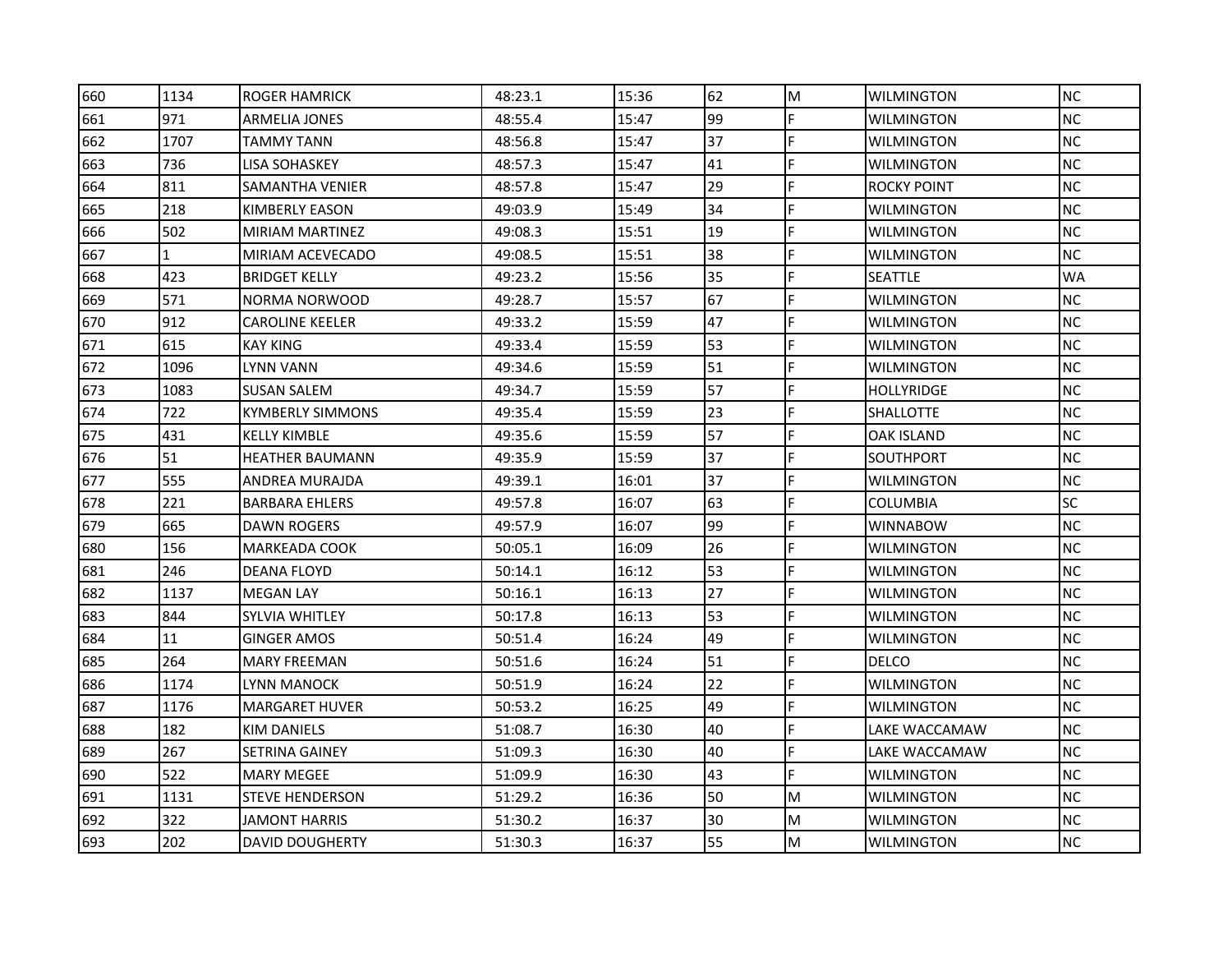| 694 | 1025 | <b>STEVE GAUSE</b>       | 51:48.2 | 16:43 | 64 | M  | <b>CASTLE HAYNE</b>  | <b>NC</b> |
|-----|------|--------------------------|---------|-------|----|----|----------------------|-----------|
| 695 | 565  | <b>MARCHELLE NIXON</b>   | 51:59.7 | 16:46 | 33 | F  | <b>WILMINGTON</b>    | NC        |
| 696 | 561  | KASITY NELSON            | 52:00.3 | 16:46 | 23 | M  | <b>WILMINGTON</b>    | <b>NC</b> |
| 697 | 841  | <b>MADALYN WHITE</b>     | 52:12.4 | 16:50 | 11 | F  | <b>CURRIE</b>        | <b>NC</b> |
| 698 | 848  | AARON WILHARM            | 52:23.9 | 16:54 | 39 | M  | SOUTHPORT            | NC.       |
| 699 | 842  | MICHELLE WHITE           | 52:31.6 | 16:56 | 45 | F  | <b>CURRIE</b>        | <b>NC</b> |
| 700 | 898  | PENNY DEHART             | 52:38.3 | 16:59 | 49 | F  | <b>WILMINGTON</b>    | NC        |
| 701 | 897  | LEXI DEHART              | 52:38.4 | 16:59 | 18 | F  | <b>WILMINGTON</b>    | <b>NC</b> |
| 702 | 903  | ANITA GEARY              | 52:38.8 | 16:59 | 72 | F  | <b>WILMINGTON</b>    | <b>NC</b> |
| 703 | 195  | ROSELINE DIAZ-QUIROZ     | 52:46.5 | 17:01 | 43 | F  | <b>WILMINGTON</b>    | NC        |
| 704 | 452  | LAURA LABREE             | 52:47.6 | 17:02 | 55 | F  | HAMPSTEAD            | NC.       |
| 705 | 162  | LINDA CLYNE              | 52:48.0 | 17:02 | 66 | F  | <b>WILMINGTON</b>    | <b>NC</b> |
| 706 | 197  | SANDRA DINAPOLI          | 52:48.7 | 17:02 | 49 | F  | <b>WILMINGTON</b>    | <b>NC</b> |
| 707 | 261  | <b>GARY FRANCISCO</b>    | 52:58.3 | 17:05 | 52 | M  | <b>WILMINGTON</b>    | <b>NC</b> |
| 708 | 422  | JIM KELLEY               | 53:00.4 | 17:06 | 46 | M  | <b>WILMINGTON</b>    | <b>NC</b> |
| 709 | 301  | <b>MARIA GREENE</b>      | 53:03.0 | 17:07 | 44 | F. | DELCO                | NC.       |
| 710 | 299  | <b>BROOKE GREENE</b>     | 53:03.1 | 17:07 | 32 | F  | DELCO                | <b>NC</b> |
| 711 | 540  | <b>GEORGINA MINAKATA</b> | 53:11.3 | 17:09 | 29 | F  | <b>WILMINGTON</b>    | NC        |
| 712 | 393  | NATALIE JAUREGUR         | 53:11.4 | 17:09 | 21 | F  | <b>WILMINGTON</b>    | <b>NC</b> |
| 713 | 465  | <b>MARIA LARA</b>        | 53:11.5 | 17:09 | 33 | F  | <b>WILMINGTON</b>    | <b>NC</b> |
| 714 | 645  | <b>RYAN REDD</b>         | 53:14.2 | 17:10 | 33 | F  | <b>WILMINGTON</b>    | NC        |
| 715 | 581  | SANDRA ORSA              | 53:29.3 | 17:15 | 38 | F  | LOUISBURG            | <b>NC</b> |
| 716 | 708  | <b>CHRISTINA SHARPE</b>  | 53:29.3 | 17:15 | 35 | F  | LOUISBURG            | NC.       |
| 717 | 298  | SHERRI GREEN             | 53:59.1 | 17:25 | 44 |    | RALEIGH              | <b>NC</b> |
| 718 | 201  | RAMIE DOLL               | 53:59.1 | 17:25 | 39 | F  | IROCKY MOUNT         | <b>NC</b> |
| 719 | 467  | JETTE LAWRENCE           | 54:04.1 | 17:26 | 39 | F  | <b>WILMINGTON</b>    | <b>NC</b> |
| 720 | 21   | <b>BRANDY ATWOOD</b>     | 54:04.4 | 17:26 | 38 | F  | <b>DELCO</b>         | NC        |
| 721 | 386  | <b>MEGAN JACKSON</b>     | 54:12.1 | 17:29 | 41 | F  | <b>FUQUAY VARINA</b> | <b>NC</b> |
| 722 | 518  | SARAH MCLAUGHLIN         | 54:12.4 | 17:29 | 41 | F  | <b>WILMINGTON</b>    | <b>NC</b> |
| 723 | 517  | <b>EMMA MCLAUGHLIN</b>   | 54:12.6 | 17:29 | 11 | F  | <b>WILMINGTON</b>    | <b>NC</b> |
| 724 | 606  | TERESA PEARSON           | 54:26.7 | 17:34 | 45 | F  | SOUTHPORT            | NC.       |
| 725 | 779  | TAMMY THOMAS             | 54:26.8 | 17:34 | 36 | F  | <b>BOLIVIA</b>       | NC        |
| 726 | 579  | WHITNEY OLSON            | 54:29.9 | 17:35 | 37 | F  | <b>WILMINGTON</b>    | NC        |
| 727 | 282  | ANITA GOENS              | 54:54.1 | 17:43 | 40 |    | <b>WILMINGTON</b>    | <b>NC</b> |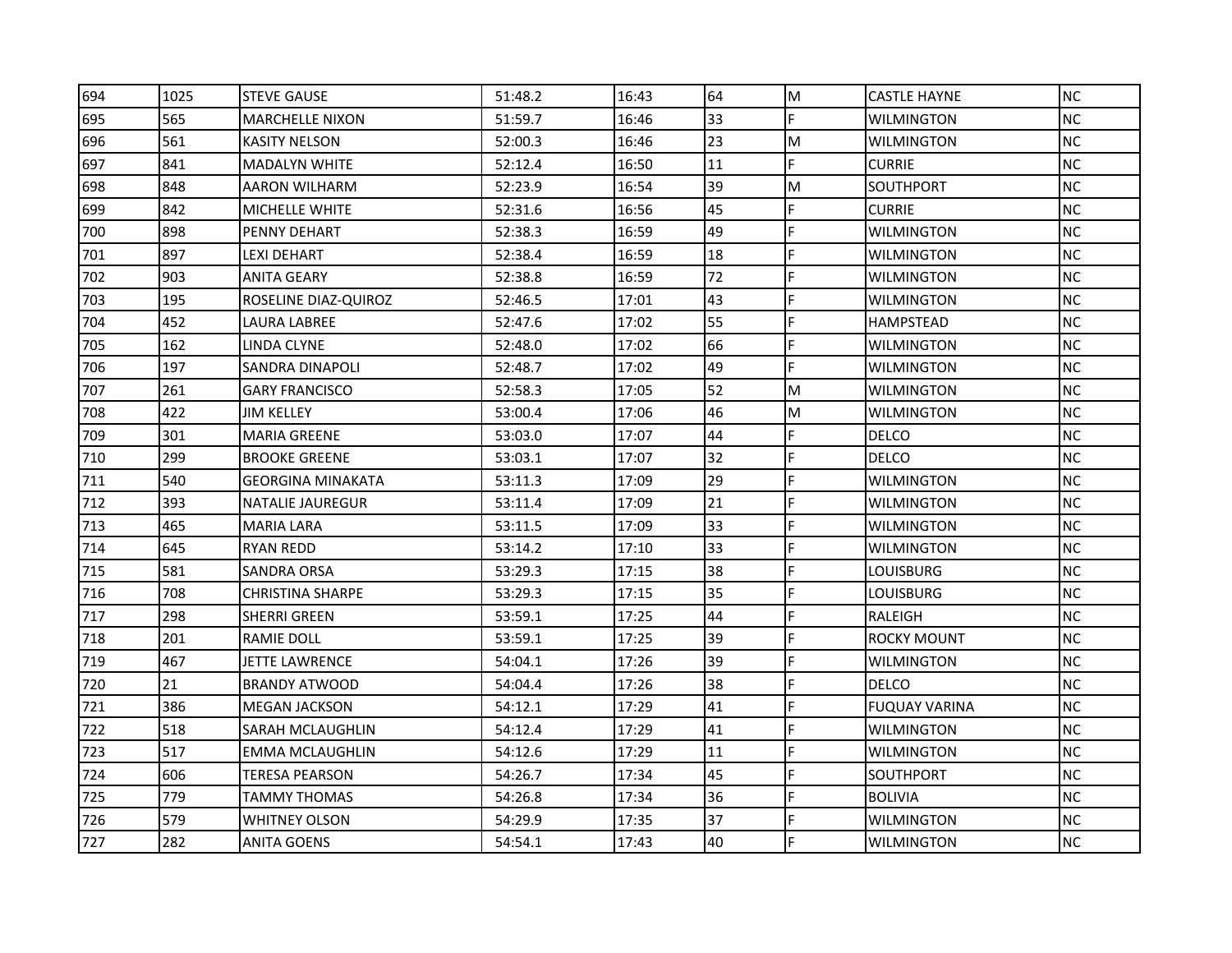| 728 | 790  | <b>ALLISON TRAVIS</b> | 55:26.8   | 17:53 | 44 | F | <b>WILMINGTON</b>         | <b>NC</b> |
|-----|------|-----------------------|-----------|-------|----|---|---------------------------|-----------|
| 729 | 366  | <b>MANDY HUMPHREY</b> | 55:27.1   | 17:53 | 32 | F | <b>WILMINGTON</b>         | <b>NC</b> |
| 730 | 548  | KRISTEN KALLET        | 55:27.3   | 17:53 | 45 | F | <b>WILMINGTON</b>         | <b>NC</b> |
| 731 | 1141 | <b>ERIN KELLEY</b>    | 55:30.2   | 17:54 | 51 | F | <b>WILMINGTON</b>         | <b>NC</b> |
| 732 | 690  | CARLOS SANTANA        | 55:49.5   | 18:00 | 25 | M | <b>WILMINGTON</b>         | <b>NC</b> |
| 733 | 212  | LINDA DURBIN          | 56:22.7   | 18:11 | 66 | F | <b>WILMINGTON</b>         | <b>NC</b> |
| 734 | 481  | <b>STEPHANIE LUGO</b> | 56:22.7   | 18:11 | 38 | F | LELAND                    | NC        |
| 735 | 372  | <b>CARMEN IBARRA</b>  | 56:52.2   | 18:21 | 45 | F | <b>WILMINGTON</b>         | <b>NC</b> |
| 736 | 38   | MIKE BAKER            | 57:00.2   | 18:23 | 36 | M | <b>WILMINGTON</b>         | <b>NC</b> |
| 737 | 383  | <b>NYOKA EVERETT</b>  | 57:01.1   | 18:24 | 53 | F | <b>CLAYTON</b>            | <b>NC</b> |
| 738 | 302  | PAULA GREENE          | 57:01.2   | 18:24 | 43 | F | <b>DELCO</b>              | <b>NC</b> |
| 739 | 1714 | LAKEISHA WILSON       | 57:02.0   | 18:24 | 38 | F | <b>WILMINGTON</b>         | <b>NC</b> |
| 740 | 376  | YESENIA IBARRA        | 57:06.8   | 18:25 | 30 | F | <b>WILMINGTON</b>         | <b>NC</b> |
| 741 | 991  | <b>DEVIN TYLER</b>    | 57:24.5   | 18:31 | 27 | M | <b>WILMINGTON</b>         | <b>NC</b> |
| 742 | 990  | <b>BRUCE WARREN</b>   | 57:26.0   | 18:32 | 55 | M | <b>WILMINGTON</b>         | NC.       |
| 743 | 1020 | <b>GLORIA DEBOSE</b>  | 58:02.3   | 18:43 | 55 | F | <b>WATHA</b>              | <b>NC</b> |
| 744 | 1088 | KIM SHOLAR            | 58:02.9   | 18:43 | 53 | F | WILMINGTON                | NC.       |
| 745 | 599  | <b>MADISON HUG</b>    | 58:28.7   | 18:52 | 28 | F | <b>WILMINGTON</b>         | NC.       |
| 746 | 63   | JENNIFER BLAKE        | 58:29.3   | 18:52 | 38 | F | <b>WILMINGTON</b>         | <b>NC</b> |
| 747 | 36   | AMANDA BAKER          | 59:21.4   | 19:09 | 30 | F | <b>WILMINGTON</b>         | <b>NC</b> |
| 748 | 175  | JENNA CURRY           | 59:30.0   | 19:12 | 29 | F | <b>WRIGHTSVILLE BEACH</b> | NC.       |
| 749 | 607  | UNIE PENDERGRASS      | 59:35.0   | 19:13 | 50 | F | WILMINGTON                | <b>NC</b> |
| 750 | 161  | <b>MARY BROOKS</b>    | 59:53.3   | 19:19 | 54 | F | <b>WILMINGTON</b>         | <b>NC</b> |
| 751 | 989  | <b>DJ TYLER</b>       | 59:54.2   | 19:19 | 52 | F | <b>WILMINGTON</b>         | <b>NC</b> |
| 752 | 381  | WILL IVES             | 1:00:32.1 | 19:32 | 33 | M | <b>WILMINGTON</b>         | <b>NC</b> |
| 753 | 469  | THAD LAWSON           | 1:00:33.7 | 19:32 | 32 | M | <b>WILMINGTON</b>         | NC.       |
| 754 | 291  | ELLEN GORMAN          | 1:01:49.1 | 19:56 | 49 | F | <b>WILMINGTON</b>         | <b>NC</b> |
| 755 | 241  | <b>KENETH FISHER</b>  | 1:02:00.9 | 20:00 | 34 | M | <b>WILMINGTON</b>         | NC        |
| 756 | 1113 | JUDY SMITH            | 1:02:05.8 | 20:02 | 55 | F | <b>GARLAND</b>            | NC        |
| 757 | 380  | MICHELLE IVES         | 1:03:01.4 | 20:20 | 32 | F | <b>WILMINGTON</b>         | <b>NC</b> |
| 758 | 831  | <b>RAVEN WEBB</b>     | 1:04:37.6 | 20:51 | 22 | F | <b>DELCO</b>              | <b>NC</b> |
| 759 | 711  | MELANIE SHAW          | 1:04:38.7 | 20:51 | 41 | F | RALEIGH                   | NC        |
| 760 | 1711 | JERONICA WEBB         | 1:04:59.2 | 20:58 | 40 | F | <b>CLAYTON</b>            | NC.       |
| 761 | 917  | <b>APRIL LESTER</b>   | 1:09:48.1 | 22:31 | 35 | F | <b>WILMINGTON</b>         | <b>NC</b> |